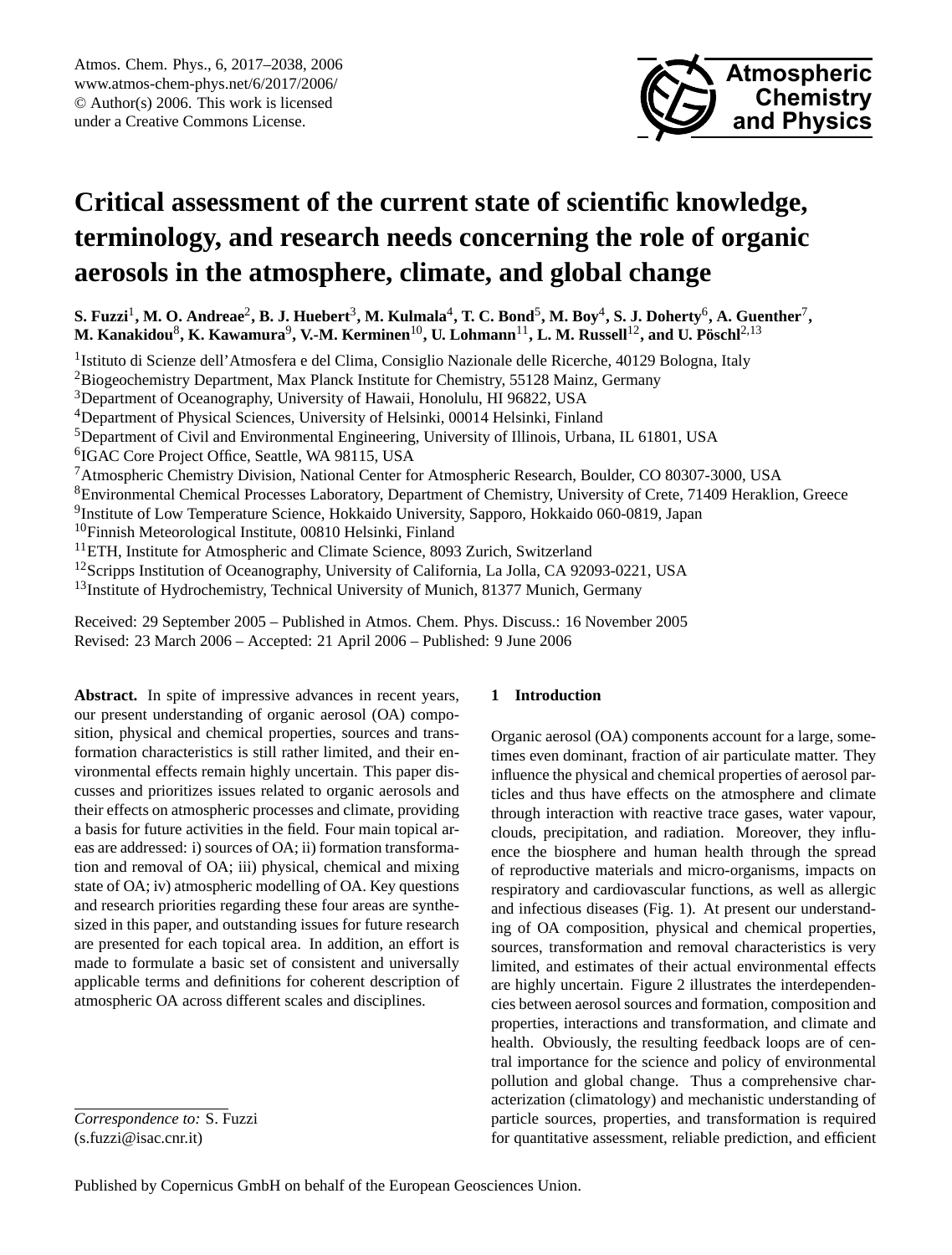

Fig. 1. Atmospheric cycling of organic aerosols and effects on the climate system and human health (Pöschl, 2005).

control of natural and anthropogenic aerosol effects on climate and public health.

ing from a topical international workshop discussion (see acknowledgement section for details) is not aimed at providing a comprehensive literature review on the issue, as for example the paper by Kanakidou et al. (2005), but instead wants to be problem-oriented and forward-looking, addressing more conceptual aspects, as e.g. the issue of common terminology, and prioritizing issues connected to OA and their effects on subject. Reduction of uncertainties will require a compre-• *physical, chemical, biological* tory and environmental chamber experiments, field measurements, remote sensing, and modelling studies. These studies, to be effective, require efficient planning, coordination, and exchange of results within the international scientific com-Several scientific papers have reviewed our understanding of OA occurrence and behaviour in the atmosphere (Jacobson et al., 2000; Turpin et al., 2000; Seinfeld and Pankow, 2003; Kanakidou et al., 2005). The present paper, resultthe environment and climate, providing the basis for future international collaborative efforts on this extremely complex hensive characterization and investigation of OA by laboramunity.

## **2 Terminology**

m are carrent setemme metallite and assessment of lamp-<br>spheric aerosol properties, interactions, and effects, the ter-In the current scientific literature and discussion of atmominologies of different studies and communities are not always consistent. For example, the attributes "primary" and "secondary" have been used with a range of different meanings for aerosol particles and their chemical components, depending on the scientific approach, techniques, and focus.

vestigation, characterisation, and modelling of the sources, formation and transformation, properties, and effects of OA in the atmosphere. The use of inconsistent terms can easily lead to misunderstandings and confusion in the communication between specialists from different (sub-)disciplines of atmospheric and climate research, and may thus potentially inhibit scientific progress. Here we attempt to compile and clarify a set of consistent and universally applicable basic terms for the in-

OA and their chemical components. The proposed definitions are largely consistent with the basic terminologies defined in earlier studies and monographs of atmospheric aerosol research (e.g., the Glossary of the 2001 IPCC Report; IPCC, 2001). They are, however, more explicit, detailed, and comprehensive with respect to

#### 2.1 Aerosol particles and gas phase

• *reproduction & spread of biol.* In general, aerosols are defined as colloidal systems of liquid or solid particles suspended in a gas. Thus, in princi*infectious & allergic diseases* ple, the term "aerosol" comprises both the aerosol particles 2 Terminology nent" usually refer to the particles (condensed phase). Only when gas-particle interactions are considered (new particle<br>
and clients and discussion of atmo and the gas phase, in which the particles are suspended, and the term "aerosol component" may refer to any particulate or gaseous substance in the colloidal system. In atmospheric research, however, the terms "aerosol" and "aerosol compoformation; gas-particle partitioning; heterogeneous or multiphase chemical reactions), it is customary to explicitly distinguish between "particle components" ("particulate components", "condensed phase components") and "gas phase components".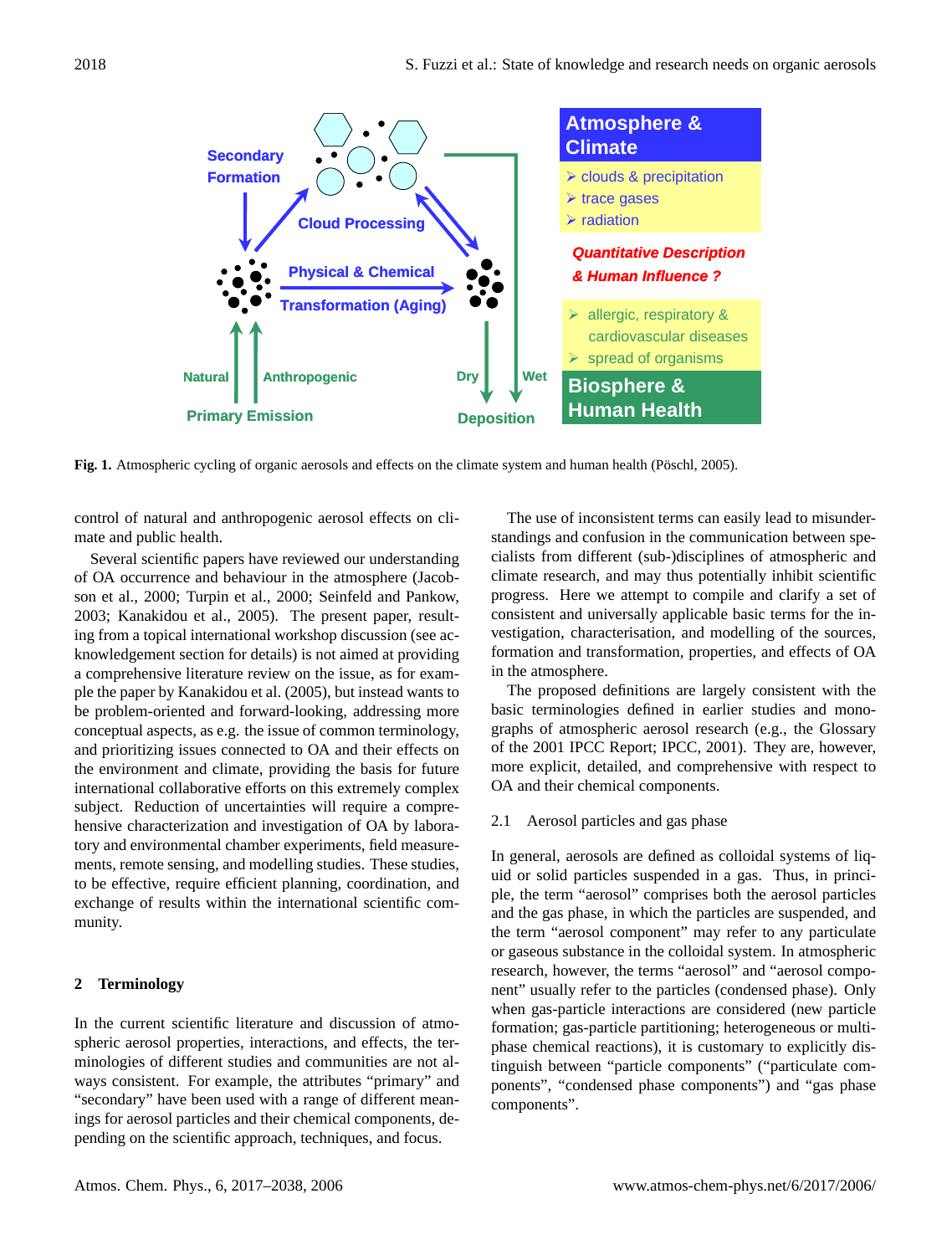**Composition & Properties**

*structure, electric charge* • *chemical composition, reactivity,* 





**Fig. 2.** Interdependencies and feedback loops between atmospheric aerosol sources and formation, composition and properties, interactions and transformation, and climate and health effects (Pöschl, 2005).

2.2 Volatile, semi-volatile, and non-volatile aerosol components

Volatile components of atmospheric aerosols are not condensable under actual atmospheric conditions and reside in or on the condensed phase only to the extent to which they can be absorbed (dissolved) in the particle bulk or adsorbed on the particle surface. Semi-volatile components are condensable and can reside largely in the condensed phase or in the gas phase, depending on atmospheric conditions. Lowvolatility and non-volatile components reside almost exclusively in the condensed phase.

# 2.3 Primary, secondary, and aged aerosol particles

Primary particles of atmospheric aerosols are formed within a source and directly emitted to the atmosphere, whereas secondary particles are formed in the atmosphere by condensation (nucleation and growth) of gaseous precursors. This definition and discrimination of primary and secondary aerosol particles is meant to be fully compatible with and flexibly applicable for different approaches of scientific investigation and mathematical modelling of atmospheric aerosols at all scales (molecular processes to global atmosphere):

1. detailed process studies (laboratory and field experiments; chemical and microphysical box models): source = leaf/tree, engine/factory tailpipe, etc.; particles formed in a forest canopy or cooling exhaust plume considered as secondary (formed outside the source);

2. simplified large scale studies (regional or global atmosphere and climate models): source = forest/ecosystem, urban area, etc.; particles formed in a vegetation canopy or street canyon considered as primary (formed inside the source).

The formation of particles in emission or exhaust plumes outside a point source or source region (industrial and vehicle tailpipe; forest canopy, etc.) generally depends on ambient temperature, radiation, and atmospheric composition (water vapour, other co-condensable vapours/gases, photo-oxidants, etc.). Thus identical emissions from identical sources (aircraft, ships, vehicles, ecosystems, plants, animals, soil, micro-organisms, etc.) can and will produce different amounts of particles under different conditions (day/night; summer/winter, tropical/polar). In accordance with the definitions outlined above, this can be explicitly resolved in detailed process models or included in the emission parameterisations of simplified large-scale models. Aged particles have undergone physical or chemical transformation in the atmosphere (coagulation; structural rearrangement; phase transition; growth/shrinkage by condensation/evaporation of semi-volatile components; adsorption/absorption of volatile components; chemical transformation). Obviously, both primary and secondary particles can undergo atmospheric aging.

## 2.4 Primary and secondary aerosol components

Primary chemical components of atmospheric aerosols are substances formed within a source and directly emitted into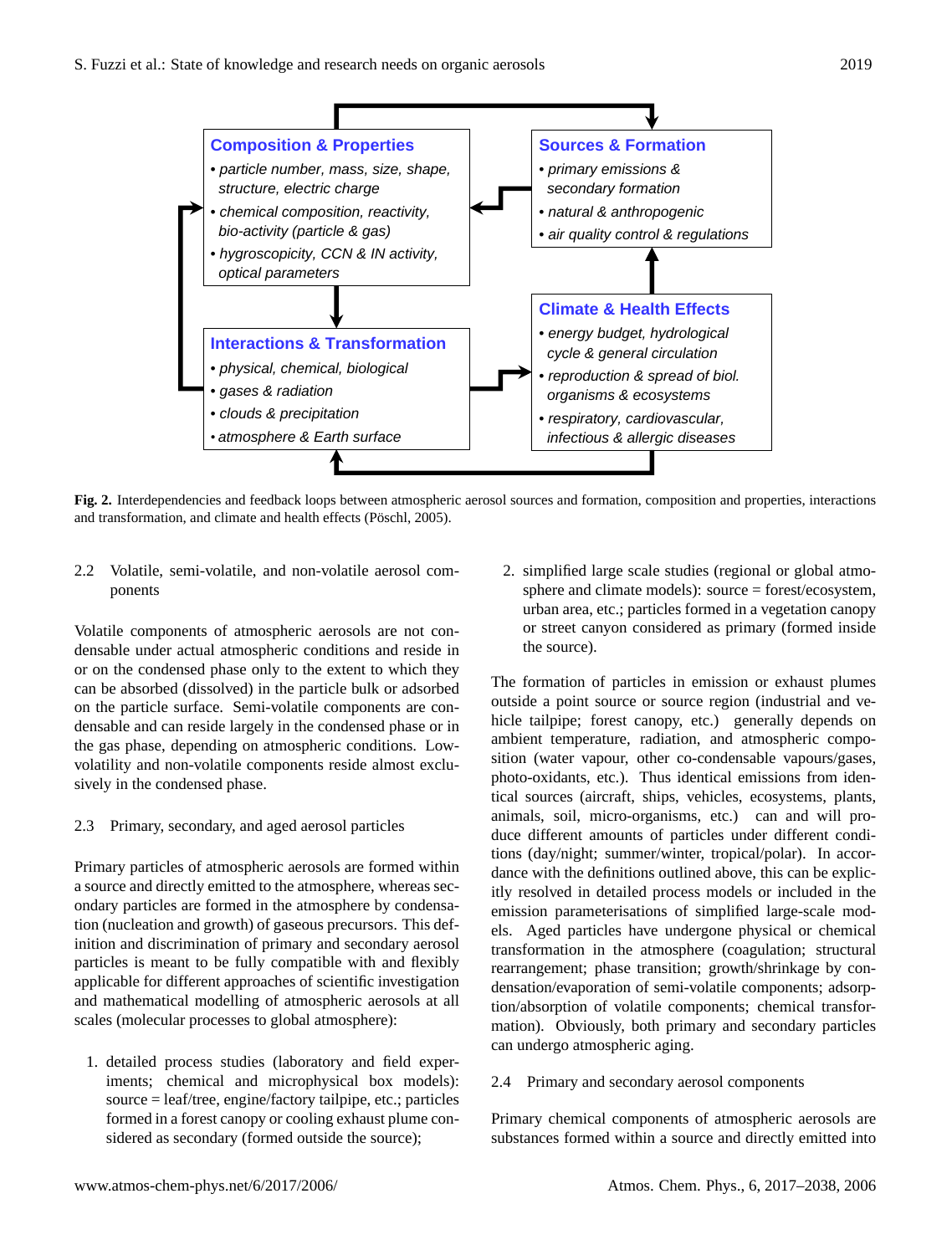the atmosphere, whereas secondary chemical components are substances formed by chemical reactions in the atmosphere. Secondary components can be formed in the gas phase and condense onto pre-existing particles or lead to the formation of new particles, but they can also be formed by chemical transformation of primary components in the condensed phase. Moreover, chemical aging (transformation) of atmospheric aerosols can lead to the formation of multiple generations of secondary chemical components. Note that aged primary aerosol particles can contain secondary chemical components (e.g., transformation of primary non-volatile components or uptake of secondary semi-volatile components) and secondary aerosol particles can contain primary chemical components (e.g., contribution of primary semivolatile components to the nucleation and growth of secondary particles).

2.5 Organic, inorganic, and carbonaceous aerosols (particles)

In organic, inorganic, and carbonaceous atmospheric aerosols (particles), the chemical composition and physicochemical properties of the condensed phase are dominated by organic, inorganic, or carbonaceous components (organic compounds and black/elemental carbon), respectively.

Typically, aged atmospheric aerosol particles contain both organic and inorganic components which influence their physico-chemical properties and atmospheric effects. Nevertheless, some of the most abundant particle types are dominated either by organic/carbonaceous components (e.g., soot, secondary organic aerosol particles) or by inorganic components (e.g., sea salt, mineral dust). Traditionally the total carbon (TC) content of air particulate matter is defined as the sum of all carbon contained in the particles, except in the form of inorganic carbonates. TC is usually determined by thermo-chemical oxidation and evolved gas analysis  $(CO<sub>2</sub>$  detection), and divided into an organic carbon  $(OC)$ fraction and a black carbon (BC) or elemental carbon (EC) fraction, respectively. Measurements of BC and EC are generally based on optical or thermo-chemical techniques, respectively, and OC is operationally defined as the difference between TC and BC or EC, respectively (TC=BC+OC or TC=EC+OC). However, there is no real sharp cut but a continuous decrease of thermo-chemical refractiveness and specific optical absorption going from graphite-like structures to non-refractive and colourless organic compounds, respectively. Both BC and EC may be thought of as the carbon content of the graphite-like material usually contained in soot (technically defined as the black product of incomplete combustion or pyrolysis of carbonaceous materials) and other combustion aerosol particles, which can be pictured as more or less disordered stacks of graphene layers. Depending on the applied optical or thermo-chemical methods (absorption wavelength, temperature gradient, etc.), however, BC and EC measurements also respond to variable amount of coloured and refractory organic compounds ("brown carbon"), which can lead to substantially different results between methods. This strongly limits the comparability and suitability of BC, EC, and OC data for the determination of mass balances and physicochemical properties of air particulate matter (Mayol-Bracero et al., 2002; Bond et al., 2004; Bond and Bergstrom, 2006; Pöschl, 2005). The term "brown carbon" refers to the carbon content of light-absorbing organic aerosol components (mostly of high molecular mass and resembling humic or fulvic acids) with a steep increase of absorption toward ultraviolet and short visible wavelengths (Kirchstetter et al., 2004; Hoffer et al., 2005; Andreae and Gelencsér, 2006).

At first sight, some of the above distinctions may appear trivial. A clear, precise, and universally applicable distinction between the listed terms is, however, indispensable for efficient investigation and consistent description of atmospheric aerosol sources, interactions, and effects as detailed below. The references given above and throughout the rest of this manuscript are meant to support the statements made here, but they do not provide a comprehensive overview of the large and rapidly growing body of scientific literature on organic aerosols, which would go beyond the scope of this article.

#### **3 Sources of organic aerosols**

Source strengths, transformations, and removal rates of OA must be represented with reasonable accuracy in order to constrain the abundance of this aerosol. In addition, *properties* such as water uptake characteristics, optical properties, and ability to serve as cloud or ice nuclei must be known in order to understand the behaviour of this aerosol in the atmosphere, as well as its climatic and health impacts. This section will discuss how source-centred approaches can be improved to constrain OA regional and global burdens and atmospherically relevant properties.

OA has been classified in two ways: by *sources* (e.g., anthropogenic vs. biogenic) and by *properties* (e.g., black carbon vs. organic carbon; hydrophobic vs. hydrophilic, etc.). It remains to be established to what degree there is a one-to-one pairing between these categories. Here we suggest a preliminary source classification (Table 1), within which aerosol properties can be determined. We recommend use of this set of source designations to facilitate integration and comparison of disparate OA measurements across the globe. In some cases there is consensus within the OA community as to these source class definitions. However, further discussion is needed in defining the others, as discussed below.

Bottom-up estimates of organic aerosol sources will always be uncertain. It is therefore necessary to use atmospheric measurements, which represent the real state of the atmosphere, to constrain estimates of source strength. Several general classes of measurements can assist in this regard. We recommend an effort by the urban air-quality community,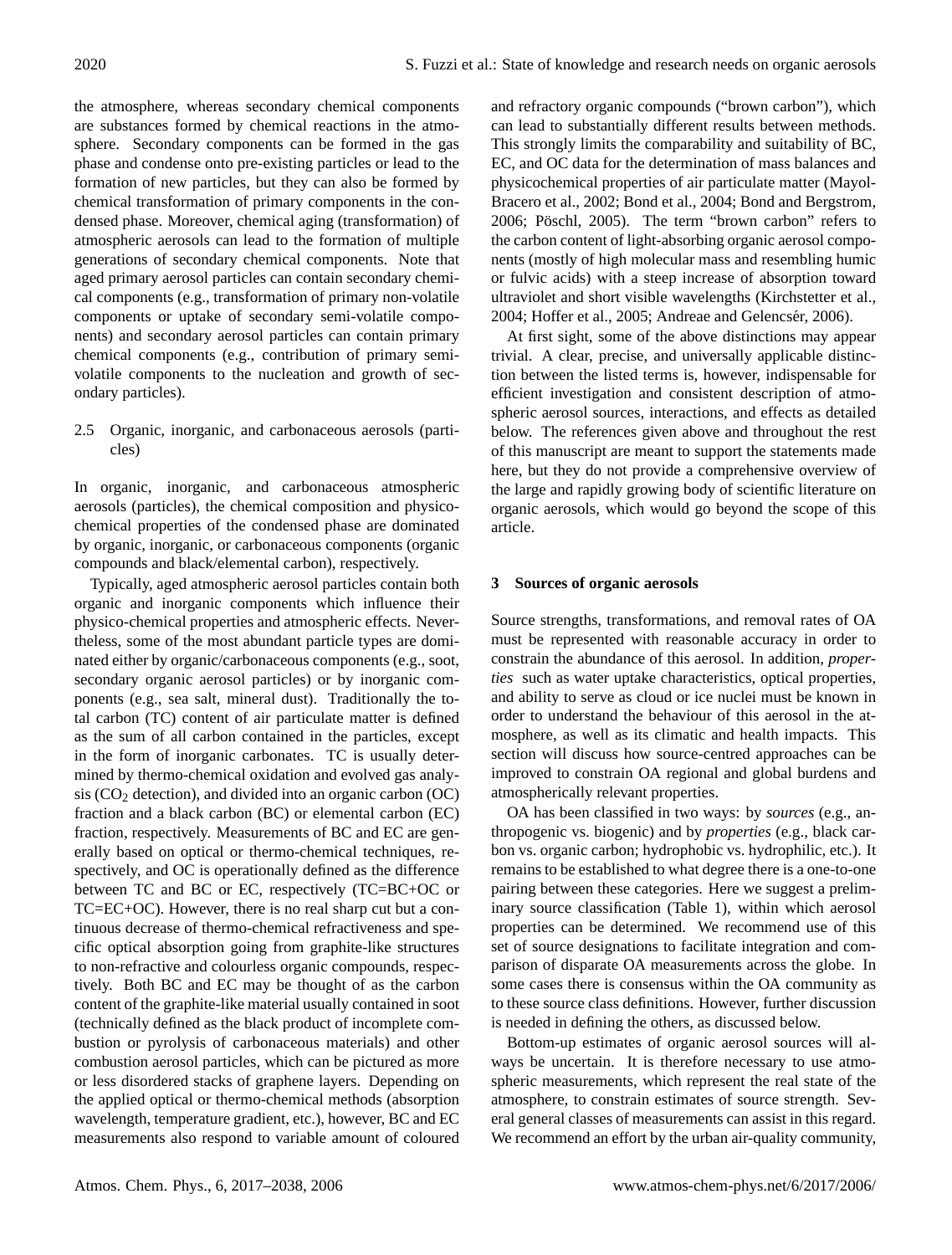| Class | Designation                                | Sample components                                                                                                                                                                                               | Distinguishing characteristics                                                                         |
|-------|--------------------------------------------|-----------------------------------------------------------------------------------------------------------------------------------------------------------------------------------------------------------------|--------------------------------------------------------------------------------------------------------|
| 1.1   | <b>Biogenic POA</b>                        | Organic particles & compounds of biological<br>origin, including whole organisms (e.g., bacte-<br>ria), reproductive material (e.g., pollen, spores),<br>fragments (e.g., plant waxes), and decaying<br>biomass | Morphology; molecular, elemental<br>(K, P) & isotopic markers $(^{14}C)$ ;<br>EC/OC ratio; seasonality |
| 1.2   | Biogenic SOA                               | Organic particles & compounds originating<br>from the atmospheric transformation of chemi-<br>cal species of biological origin                                                                                  | Molecular & isotopic markers<br>$(^{14}C)$ ; EC/OC ratio; seasonality                                  |
| 2.1   | <b>Fossil Fuel Combustion POA</b>          | Organic particles & compounds originating<br>from fossil fuel combustion (condensable at<br>ambient temperature)                                                                                                | Molecular, elemental & isotopic<br>markers $(^{14}C)$ ; seasonality                                    |
| 2.2   | Fossil Fuel Combustion SOA                 | Organic particles & compounds originating<br>from the atmospheric transformation of chemi-<br>cal species emitted from fossil fuel combustion                                                                   | Molecular & isotopic markers<br>$(^{14}C)$ ; seasonality                                               |
| 3.1   | <b>Bio-Fuel Combustion POA</b>             | Organic particles & compounds originating<br>from bio-fuel combustion (condensable at am-<br>bient temperature)                                                                                                 | Morphology; molecular & elemen-<br>tal markers $(K, P)$ ; seasonality                                  |
| 3.2   | <b>Bio-Fuel Combustion SOA</b>             | Organic particles & compounds originating<br>from the atmospheric transformation of chemi-<br>cal species emitted from bio-fuel combustion                                                                      | Molecular & isotopic $(^{14}C)$ mark-<br>ers; seasonality                                              |
| 4.1   | Anthropogenic Non-Combustion<br><b>POA</b> | Organic particles & compounds originating<br>from anthropogenic processes other than fuel<br>combustion and biomass burning (condensable<br>at ambient temperature)                                             | Molecular & elemental markers<br>(trace metals, minerals); seasonality                                 |
| 4.2   | Anthropogenic Non-Combustion<br><b>SOA</b> | Organic particles & compounds originating<br>from the atmospheric transformation of chem-<br>ical species emitted from anthropogenic pro-<br>cesses other than fuel combustion and biomass<br>burning           | Molecular & isotopic markers<br>$(^{14}C)$ ; seasonality                                               |
| 5.1   | Open biomass burning POA                   | Organic particles & compounds originating<br>from open biomass burning (natural fires and<br>land-use practices)                                                                                                | Morphology; molecular & elemen-<br>tal markers $(K, P)$ ; seasonality                                  |
| 5.2   | Open biomass burning SOA                   | Organic particles & compounds originating<br>from the atmospheric transformation of chemi-<br>cal species emitted from open biomass burning                                                                     | Molecular & isotopic markers<br>$(^{14}C)$ ; seasonality                                               |
| 6.1   | Sea-spray POA                              | Organic particles & compounds dispersed in<br>sea spray                                                                                                                                                         | Molecular and elemental markers;<br>size-segregated composition; sur-<br>face tension                  |

**Table 1.** Suggested classification of organic aerosols by source type. Italics indicate distinguishing features that can uniquely identify a source.

which has done much work on constraining sources, to compile a review of the literature available on the issue. Several intensive field studies have been conducted for this purpose.

While we have recommended the use of source (rather than property) classification, we believe that classification by source, shown in Table 1, and classifications by climaterelevant properties should begin to converge. It is essential to better represent the climate-relevant properties of OA, in addition to simply its mass loading because these properties will allow for source attribution through "fingerprinting" (i.e., via the "Distinguishing characteristics" in Table 1) and also for determining the climatic impact of OA, such as through their light-absorbing properties and activation properties as cloud condensation or ice nuclei. Thus, the sourceoriented classifications discussed here need to be linked with the physical and chemical properties discussed in the following paragraphs.

## 3.1 Outstanding issues for future research

Above we have argued that organic aerosol measurements be classified by source, and have suggested a classification scheme (Table 1). Nonetheless, it remains an open question as to what source-related definitions of OA are the clearest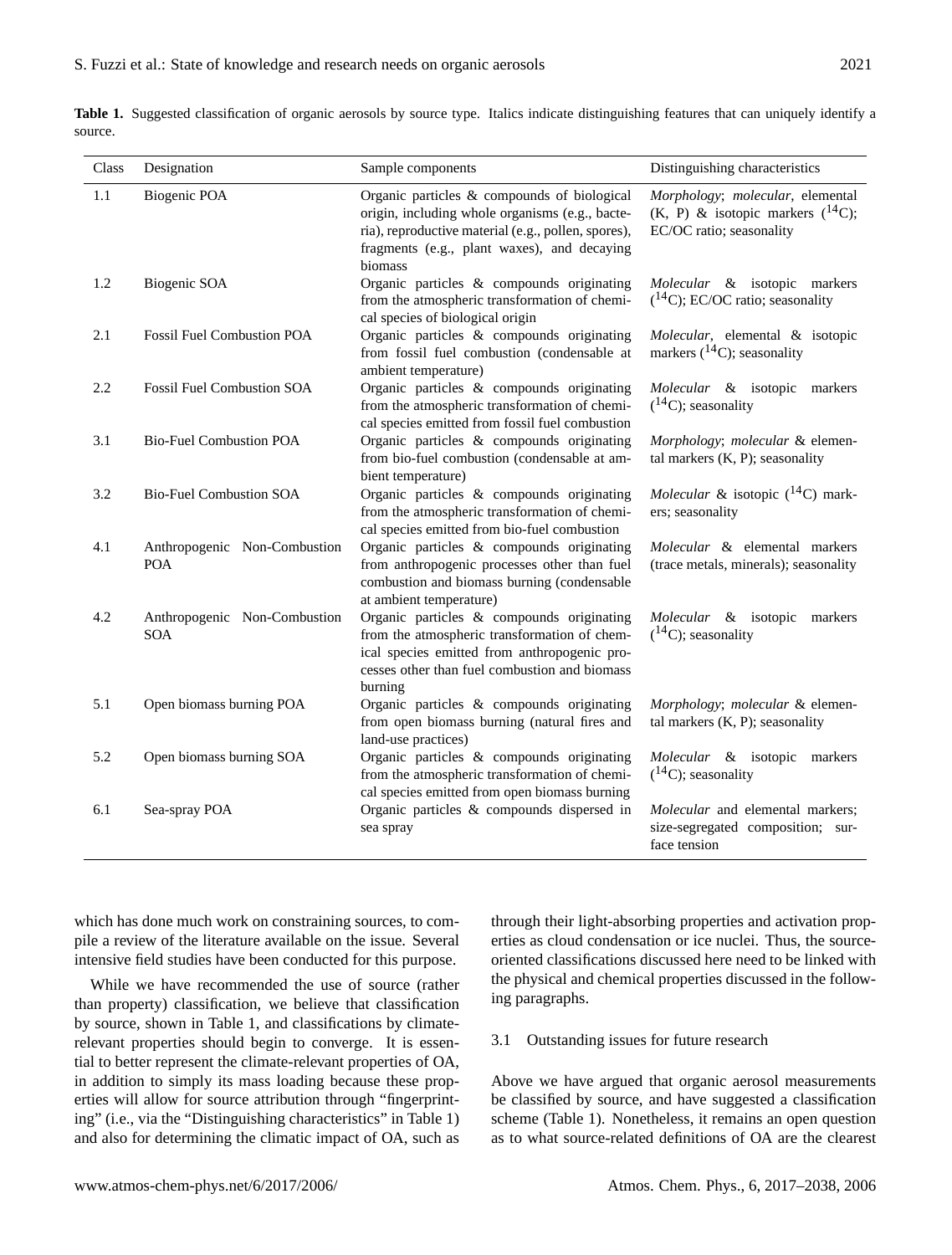and most useful. It may be that the categories given in Table 1 will need to change as more is learned about atmospheric OA, but in order to reduce uncertainties in organic aerosol source strengths and properties it will be critical that a consistent classification scheme and a uniform set of definitions are used by the OA research community. Keeping this in mind, the first steps at reducing these uncertainties will need to address the following key questions:

- 1. What are the uncertainties in "bottom-up" estimates, so that research efforts can be focused on the most important uncertainties?
- 2. What is the best suite of analytical methods to attribute measured OA to particular sources or processes?
- 3. How closely can near-source measurements constrain emission rates and climate-relevant properties of OA?
- 4. How can field measurements (intensive campaigns and continuous monitoring) best be used to assess model inputs and processes?

## 3.1.1 Definitions

Two of the classes suggested in Table 1 (primary biogenic and ocean-generated OA) have received little attention, but preliminary evidence suggests that they could be important for atmospheric processes (Andreae and Crutzen, 1997; Monn, 2001; O'Dowd et al., 2004; Randles et al., 2004; Leck and Bigg, 2005). We recommend that literature reviews be prepared on these topics to assess what is known about their magnitude and potential importance.

Some of the classes listed in Table 1 require further community discussion to achieve consensus, with specific attention to the distinction between primary and secondary aerosol components (see Sect. 2.4) and to the classification of bio-fuel emissions. In fact, bio-fuel has historically (e.g., IPCC) been lumped with open biomass burning (i.e., Class 5 in Table 1) as a source. However, estimating bio-fuel emissions is similar to estimating fossil-fuel emissions because the two are burned for similar purposes. We recommend that bio-fuel emissions be considered together with emissions from closed combustion (i.e., Classes 3 and 4 in Table 1), while acknowledging that this classification does not allow a clear separation between the anthropogenic and open biomass categories that are based on isotopic measurements.

## *Uncertainties in "bottom-up" estimates*

A range of challenges are involved in "bottom-up" emission estimates for each of the OA classes listed in Table 1. However, the modelling framework for each class is similar: some factor representing source quantities (e.g., leaf area index for some biogenic emissions and fuel use for primary anthropogenic emissions) is multiplied by an emission factor (e.g., moles per  $m<sup>2</sup>$  leaf area per hour for

some biogenic emissions). Each pathway has similar types of uncertainties, such as fuel quantity used or the question of the representativeness of any measured emission or yield factor.

Understanding the sources of variation in both proxies and emission factors is important in two critical endeavours: i) understanding whether emission characteristics measured in one region are transferable to another region; and ii) understanding how emissions will change under different climatic regimes. The "bottom-up" framework will allow to address these questions, and the community needs to pursue this representation, although not exclusively.

The need to address the changing emissions and characteristics makes it clear that dynamic models, rather than static inventories, must become state-of-the-art. For example, in a dynamic model simulation of the global biogenic secondary organic aerosol (Class 1.2) emissions respond to temperature as shown in Fig. 3 for isoprene. Similarly, pyrogenic emissions from closed combustion (Classes 2.1 through 3.2) will grow as fuel consumption increases, and change as different fuels are selected. Such interactions will be particularly important for investigating the net response of the earth system to global change. These models will require a judicious balance between representations of the important physical mechanisms, while at the same time excluding unnecessary complexity such as tertiary processes that cannot be confirmed empirically. Synergistic use of such dynamic models, together with the traditional flux measurements and the satellite observations of proxy compounds, the latter being a technique that is presently emerging, is expected to provide a step forward in reducing the OA sources uncertainties. Similarly to biogenic secondary organic aerosol (SOA) precursor emissions, the uncertainty in the emissions of primary organic aerosol (POA) from sea-spray can be reduced by targeted studies that combine tracer measurements in the sea surface and in the marine boundary layer with air-sea exchanges models and satellite observations.

At present, only some of the source classes shown in Table 1 have at least some existing modelling framework, and there are large uncertainties associated with each of them. In contrast, other source classes require preliminary investigations before model estimates can be generated. While a final prioritization of research efforts to reduce these uncertainties should be based on model sensitivity studies, Table 2 provides a preliminary list of recommended strategies to pursue the largest uncertainties (from a bottom-up viewpoint) in each of the four classes for which a modelling framework is currently available.

## *Attribution*

The ability to physically and/or chemically distinguish different fractions of OA is critical to constraining source estimates. Presently, poor comparisons between predictions and measurements of OA cannot be attributed to errors or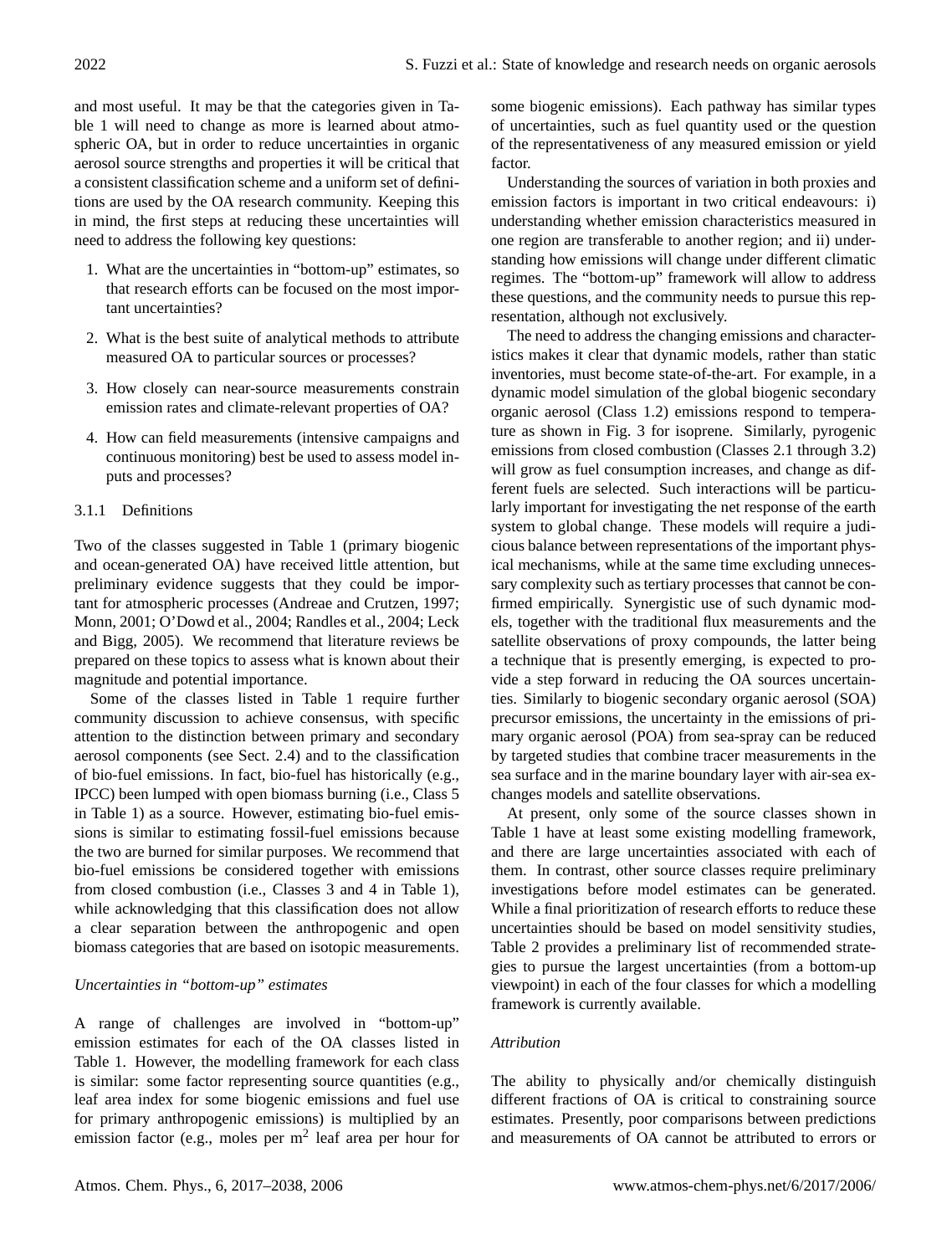| Classes  | Designation                    | Next Steps                                                                                                                                                                           |  |
|----------|--------------------------------|--------------------------------------------------------------------------------------------------------------------------------------------------------------------------------------|--|
| 1.1      | Biogenic POA                   | Quantify representative emission rates for major ecosystem types and determine if this<br>is a significant contributor to global atmospheric OA.                                     |  |
| 1.2      | Biogenic SOA                   | Emission factors for sesquiterpenes and aldehydes. Emission algorithms describing<br>response to potential global change. Canopy and regional flux measurements for evalu-<br>ation. |  |
| 2.1, 3.1 | <b>Fuel Combustion POA</b>     | Representative emission factors and climate-relevant properties for major sources; fuel-<br>use assessments for bio-fuels                                                            |  |
| 2.2, 3.2 | <b>Fuel Combustion SOA</b>     | Develop credible global inventory using basic emission factors                                                                                                                       |  |
| 5.1, 5.2 | Open biomass burning POA & SOA | Large-scale parameterizations, including relationships with fire conditions                                                                                                          |  |
| 6.1      | Sea-spray POA                  | Quantify representative emission rates and determine if this is a significant contributor<br>to global atmospheric OA.                                                               |  |

uncertainties in any single source class, limiting the ability to confirm emission estimates in each class. Development and widespread application of techniques to apportion OA among the different classes (i.e., source "fingerprinting") should be given a high priority. A starting point for this activity are the "Distinguishing Characteristics" shown in Table 1. Emphasis should be on quantitative attribution to confirm emission predictions and on identifying source classes that need further study. Examples include, but are not limited to:

- 1. isotopic composition  $(^{14}C)$  for differentiating between modern and fossil carbon. (If sources do not include bio-fuel, this method can distinguish anthropogenic from biogenic carbon);
- 2. further development of unique source and process markers;
- 3. application of source-apportionment techniques, including factor analysis;
- 4. exploration of techniques such as Aerosol Mass Spectrometry (AMS), including soft-ionization, that provide size-resolved composition information.

Finally, these techniques should be used to constrain not only mass loading/concentration predictions but also the properties of OA and OA components.

#### *Near-source measurements*

Field campaigns near specific source types and under the simplest possible situations (i.e., minimizing other sources, transport and conversion time, removal, etc.) will have the greatest utility for testing the bottom-up approach to quantifying source emissions. Such measurements should be conducted in places where the source term is much larger than the loss and transformation terms, such as regions

dominated by a single source (e.g., biogenic emissions or biomass burning) or in plumes. Global models may be used to identify such regions, and regional models could test the detailed assumptions regarding the impacts of sources on concentrations at the measurement location. Careful integration of several measurement approaches will be needed to provide the combination of spatial detail and time-resolution necessary to constrain the most important aerosol properties and distributions, including vertical profiles. For example, one might make fast airborne in-situ measurements of proxies with instruments like the Aerodyne AMS. Lidar measurements could then be used to scale those in-situ measurements over cross-plume sections. Slower, more specific measurements from the surface, tethered balloons, or towers would also be needed to relate the proxy measurement to the actual species of interest. This could be done using detailed measurements such as scanning electron microscopy, molecular markers, functional group analyses, and other approaches. Flux measurements of biogenic emissions provide another example of integrating approaches: micrometeorological, mass balance, and tracer ratio methods can be conducted on a variety of platforms including handheld, tower, blimp, and aircraft. We recommend that specific observational strategies aimed at source-model testing be incorporated into the mega-city experiments that various programs are planning, such as IGAC's Mega-cities Task, the Monsoon Asia Integrated Regional Study, and the MIRAGE Mexico City campaign.

In addition to constraining source mass emissions, measurements near sources can assist in the task of determining the climate-relevant properties of OA. Some properties are largely determined at or near the source, such as the abundance of light-absorbing soot particles. Other properties, such as particle hygroscopicity, are influenced by atmospheric history and processing. For example, pyrogenic aerosols can become larger, more hygroscopic and more soluble as they age (Rissler et al., 2006). The properties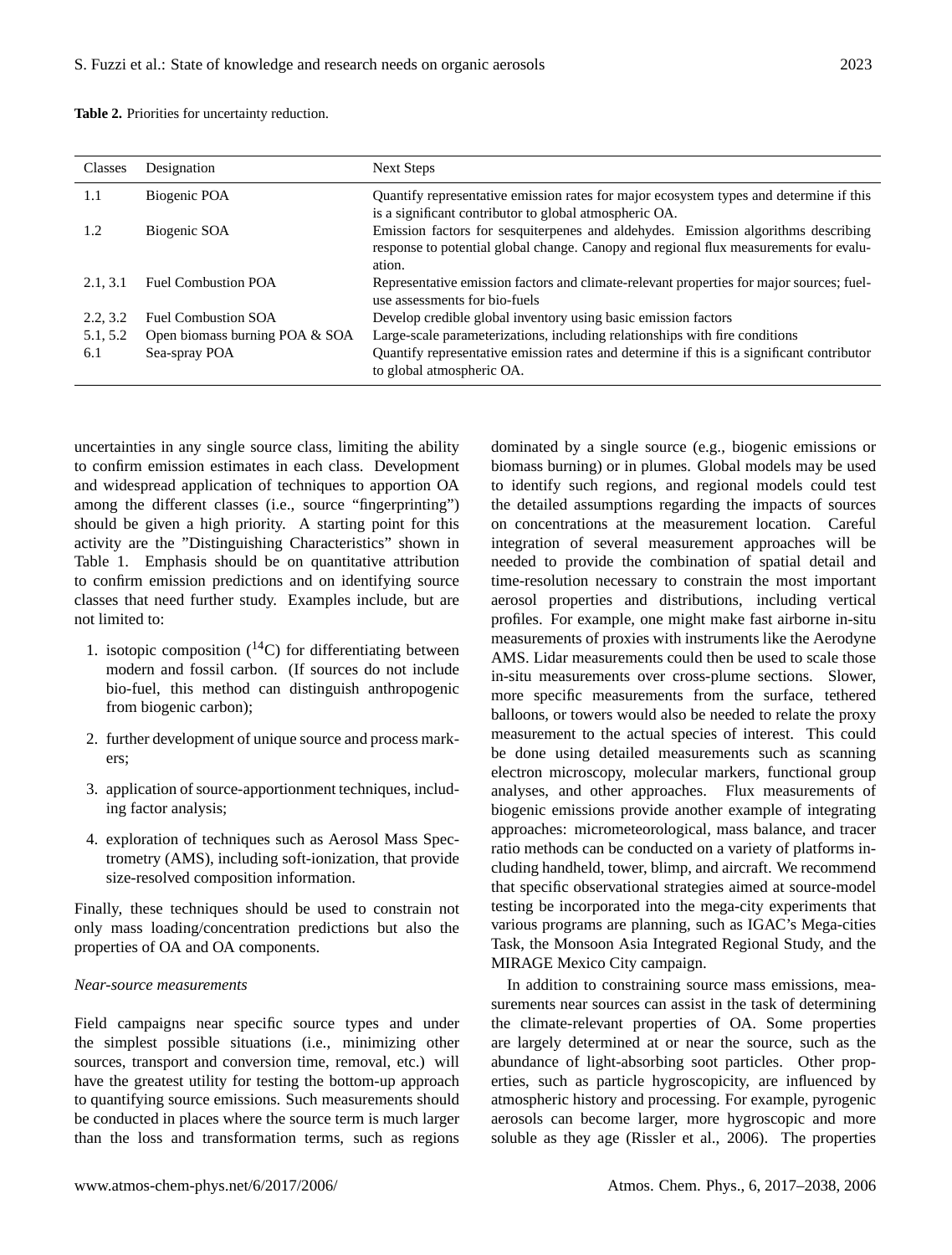that can be constrained with near-source measurements should be identified, and field measurements should be designed to determine the relevance of near-source measurements to properties of OA throughout the atmosphere. If transformations of these properties occur rapidly, then the near-source properties need not be represented in models, and representative properties would need to be obtained by another method. Aircraft studies of plume aging processes (tracking an air parcel as it travels downwind of a source) are needed to quantify these transformations and characterize their time scales. This is true regardless of whether the plume is from a fire, a power plant stack or an isolated forest.

# *Integrated measurements on a variety of scales*

It is frequently useful to characterize concentration fields on several different spatial and time scales to gain a complete understanding of the processes controlling emissions from a particular source. Measurements on a range of spatial scales (from  $\langle 1 \text{ km}^2 \rangle$  to the entire earth system) and time scales (from seconds to years) are desirable. Integrated measurement-modelling approaches, including inverse modelling and assimilation of satellite data, will also suggest areas in which source characterization can be improved.

Ultimately, we have to demonstrate that models integrating sources, transformation processes, transport, and removal are consistent with atmospheric measurements. Because meteorology has a large impact on atmospheric concentrations, a statistically significant number of samples are needed for a large range of emission and meteorological pairings. Thus time-series measurements combined with modelling studies lasting several years are needed to confirm their consistency. These time-series should include markers and properties that can be related to specific source types. Associated measurements may include a combination of in-situ and remote sensing data.

Source strengths are one set of the many model inputs that can be varied to make models and observations agree, so specific attention should be paid to designing some of the models and time-series observations to isolate the impact of source changes from that of changes in atmospheric processing, transport, etc. Examples might be seasonal changes in building heating or field burning, which could be detected in aerosol time-series observations and attributed to specific source changes. The design of the time-series studies should also include explicit identification and testing of other atmospheric processes.

# **4 Formation and transformation of organic aerosols**

In addition to constraining source strengths and aerosol properties at the source, it is critical that we understand how OA and their precursors are transformed in the atmosphere and the dependence of the transformation on the chemical and thermodynamic conditions of the ambient environment. This is needed for two main reasons: i) to accurately forecast how changing emissions will impact atmospheric organic aerosol concentrations and properties on the regional to global scale, and ii) to connect atmospheric measurements with sources. As noted above, a large (but as yet un-quantified) fraction of organic aerosol is formed in the atmosphere by precursor gases. While the basic mechanisms for aerosol formation are identified, the details of these processes are not. In addition, both primary and secondary OA interact with other gas and aerosol species in the atmosphere so that their properties (i.e., size, hygroscopicity, light absorption and scattering efficiency) can change significantly with time and distance from their source.

Gaseous organic components can be transformed into aerosol and incorporated into existing particles by several pathways:

- 1. partitioning of semi-volatile organic compounds (SVOC) from the gas phase into/onto pre-existing particles. Note that SVOC can be formed by atmospheric oxidation of VOC or directly emitted into the atmosphere from biogenic or anthropogenic sources, such as vegetation and combustion emissions (e.g., aldehydes like nonanal, and polycyclic aromatic hydrocarbons like pyrene);
- 2. participation of SVOC and NVOC (low- or non-volatile organic compounds) in the formation of new particles (nucleation);
- 3. formation of NVOC by heterogeneous or multiphase reactions of VOC or SVOC on the surface or in the bulk of aerosol and cloud particles.

Until recently, most studies of SOA formation had focused on the formation of SVOC by gas phase oxidation of biogenic and anthropogenic VOC (e.g., monoterpenes and benzene derivatives) and on their gas-to-particle conversion via pathways a) or b). Several recent studies, however, indicate that pathway c) may also play an important role in SOA formation in the atmosphere. In addition, VOC which had previously been assumed not to contribute to organic aerosol formation have been positively identified as SOA precursors (e.g., isoprene and benzene) (Claeys et al., 2004; Gao et al., 2004; Kalberer et al., 2004; Tolocka et al., 2004; Martian-Reviejo and Wirtz, 2005). These studies have shown that organic compounds with high molecular masses (oligomers/polymers, humiclike substances (HULIS), mostly < 500 Da) can be formed from VOC or SVOC by acid-catalysed or radical oligo- or polymerisation reactions involving photo-oxidants and sulphuric acid, dilute aqueous solutions, or freshly formed OA particles.

The formation of new aerosol particles from gas phase molecules generally proceeds via the nucleation of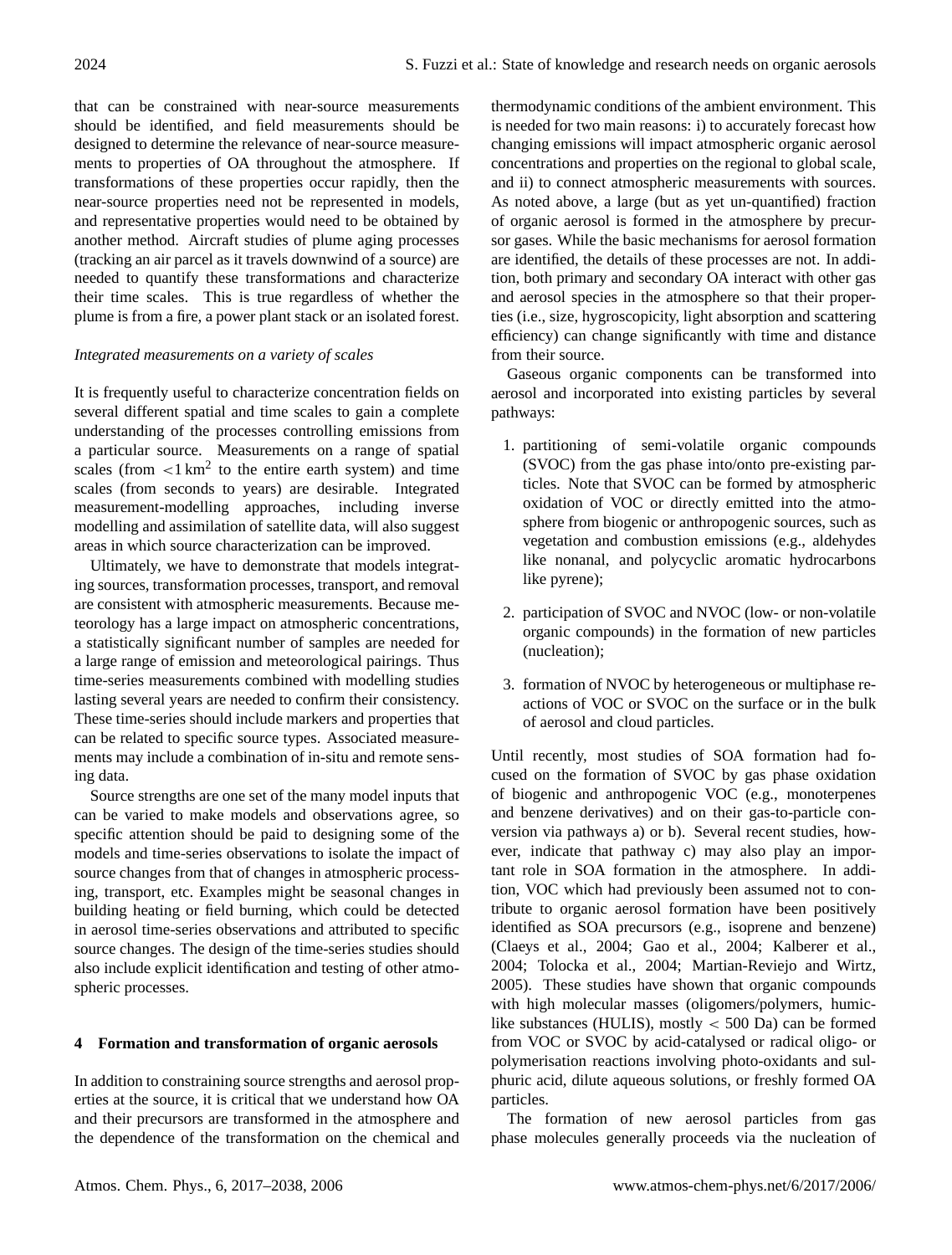

**Fig. 3.** Response of global isoprene emission rate distributions to a 2K increase in temperature. Emissions estimated by the MEGAN emission model [\(http://bai.acd.ucar.edu/MEGAN\)](http://bai.acd.ucar.edu/MEGAN) for July 2003 (top) are compared with estimates where temperatures have been increased by 2 K (bottom).

nanometre-sized molecular clusters and subsequent growth by condensation (Kulmala, 2003). Experimental evidence from field measurements and model calculations suggests that the formation of new organic particles in the atmosphere may be dominated by ternary nucleation of  $H_2SO_4$ - $H<sub>2</sub>O-NH<sub>3</sub>$  and subsequent condensation of organic vapours (SVOC) (Kulmala et al., 2004, 2005). Laboratory experiments, on the other hand, indicate that SVOC may also play a role in the nucleation process if the concentrations of condensable vapours are high enough.

Physical and chemical aging processes can efficiently change the properties and environmental effects of aerosols. Under atmospheric conditions, OA particle components (POA as well as SOA) can undergo a wide range of chemical reactions (oxidation, nitration, hydrolysis, photolysis, polymerisation, etc.), and the interaction of OA components with inorganic ions/electric charge, water vapour and clouds can influence the physical structure of aerosol particles (envelope shape and porosity, phase separation and transition, etc. (Mikhailov et al., 2004).

The chemical aging of OA components essentially follows the generic reaction pathways outlined in Fig. 4, and it tends to increase the oxidation state and water solubility of OC. In analogy to atmospheric gas phase photochemistry of VOC, oxidation, nitration, hydrolysis, and photolysis transform hy-

drocarbons and derivatives with one or few functional groups into multifunctional hydrocarbon derivatives. The cleavage of organic molecules and release of SVOC, VOC, CO or CO<sup>2</sup> can also lead to a volatilization of organic particulate matter (OPM). On the other hand, oxidative modification and degradation of biopolymers may convert these into HULIS (analogous to the formation of humic substances in soil, surface water, and groundwater processes). Moreover, condensation reactions and radical-initiated oligo- or polymerization can decrease the volatility of OA components and promote the formation of SOA particulate matter (SOA oligomers or HULIS, respectively). Oxidation and nitration reactions can also influence the toxicity and allergenicity of air particulate matter (Pöschl, 2002; Bernstein et al., 2004; Schauer et al., 2004; Franze et al., 2005).

The actual reaction mechanisms and kinetics, however, have been elucidated and fully characterized only for a small number of model reaction systems and components. So far, most progress has been made in the investigation and modelling of chemical reactions in cloud droplets. For the reasons outlined above, very few reliable and widely applicable kinetic parameters are available for organic reactions at the surface and in the bulk of liquid and solid aerosol particles.

The formation and transformation of atmospheric aerosol particles and components generally proceeds via multiple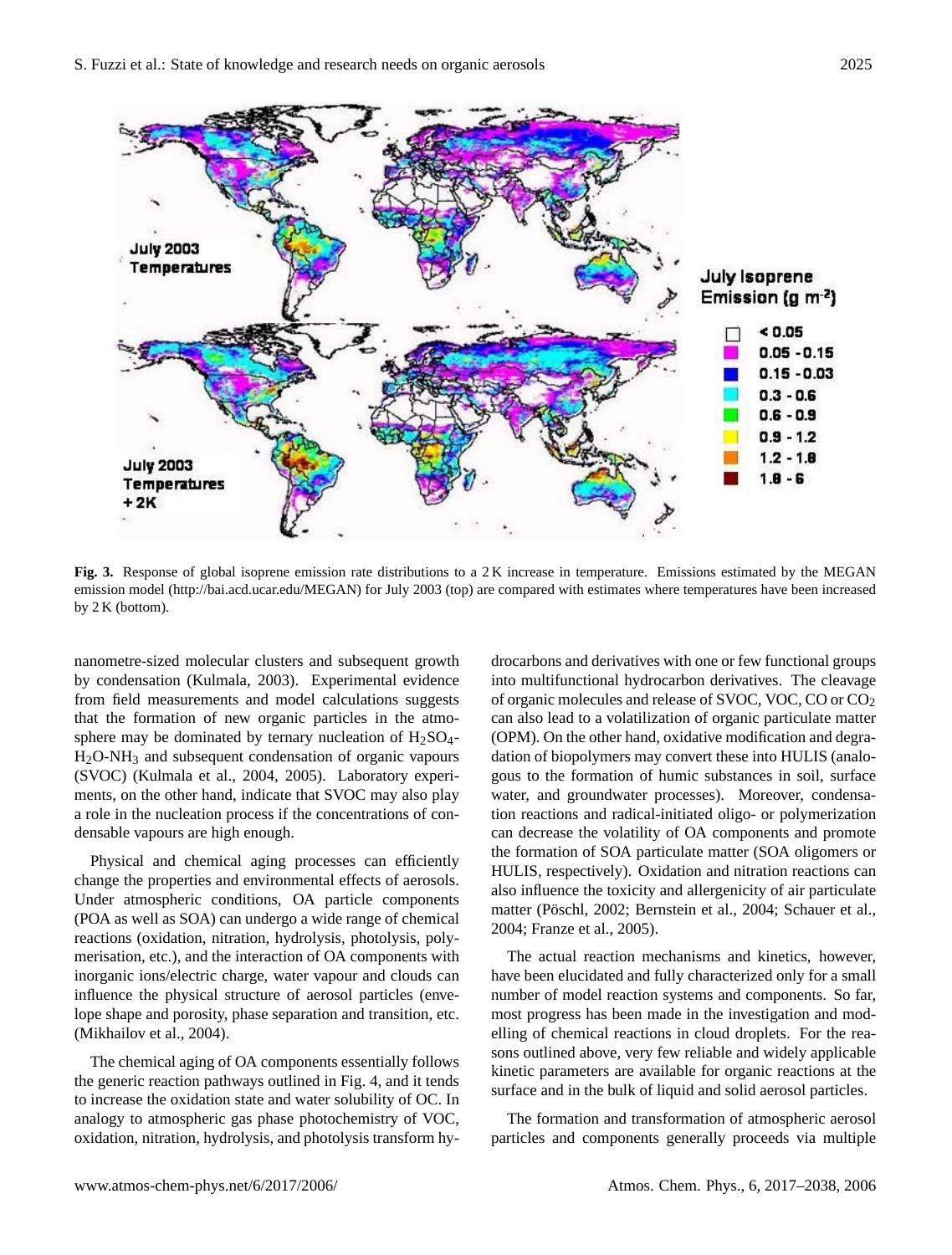

**Fig. 4.** Generic reaction pathways for the atmospheric transformation (chemical aging) of organic aerosol components (left side: low molecular mass; right side: high molecular mass; Pöschl, 2005).



phase transitions in and between gas phase, clusters, aerosol, cloud and precipitation particles; chemical reactions in the gas phase, at the interface, and in the particle bulk (Pöschl, 2005; Pöschl et al., 2005).

tions and steady-state assumptions. For a reliable mechanistion and transformation, the involved physico-chemical pro**z**<sub>p</sub> interzelses have to be deconvoluted and characterised by university applicable formalisms and rate coefficients. A kinetic ing reversible and competitive adsorption, and surface and bulk lutio reactions usually leads to non-linear concentration and time *J***ads***, J***des** tic understanding and quantitative description of OA formacesses have to be deconvoluted and characterised by univerdependencies and limits the applicability of linear extrapolaaerosol and cloud surface chemistry and gas-particle inter-*J*<sub>sany</sub> applicable formalisms and rate coefficients. A Kinetic model framework for consistent and efficient description of Fig. 5. Schematic illustration of the formation and transformation of atmospheric ecosol particles sand components: mass transport and<br>theretoe, and in the particle bulk (Pöschl, 2005; Pöschl et al., 2005).<br>
Steps of mass steps of mass transport and chemical reaction in and between the gas phase, molecular clusters, aerosol, cloud, and precipitation particles (multiphase processes and heterogeneous reactions; Fig. 5). The combination of gas and liquid diffusion,

ss transport and chemical reaction in and between actions has recently been proposed by Pöschl et al. (2005). time the gas-particle interface, and in the particle bulk (Fig. 6). lution of elementary molecular processes in the gas phase, at It builds on a simple double layer surface model and enables formal separation and, depending on the required level of detail and available information, flexible separation or convo-

## 4.1 Outstanding issues for future research

energes. In some cases there is overtap, such as the need for more laboratory studies under atmospherically relevant con*surface-bulk* **Quasi-static surface layer (ss)** ing) a specific set of open questions and research priorities For each of the above transformation pathways (SOA formation, new particle formation, and organic aerosol ageemerges. In some cases there is overlap, such as the need for ditions. The complexity of these processes and our current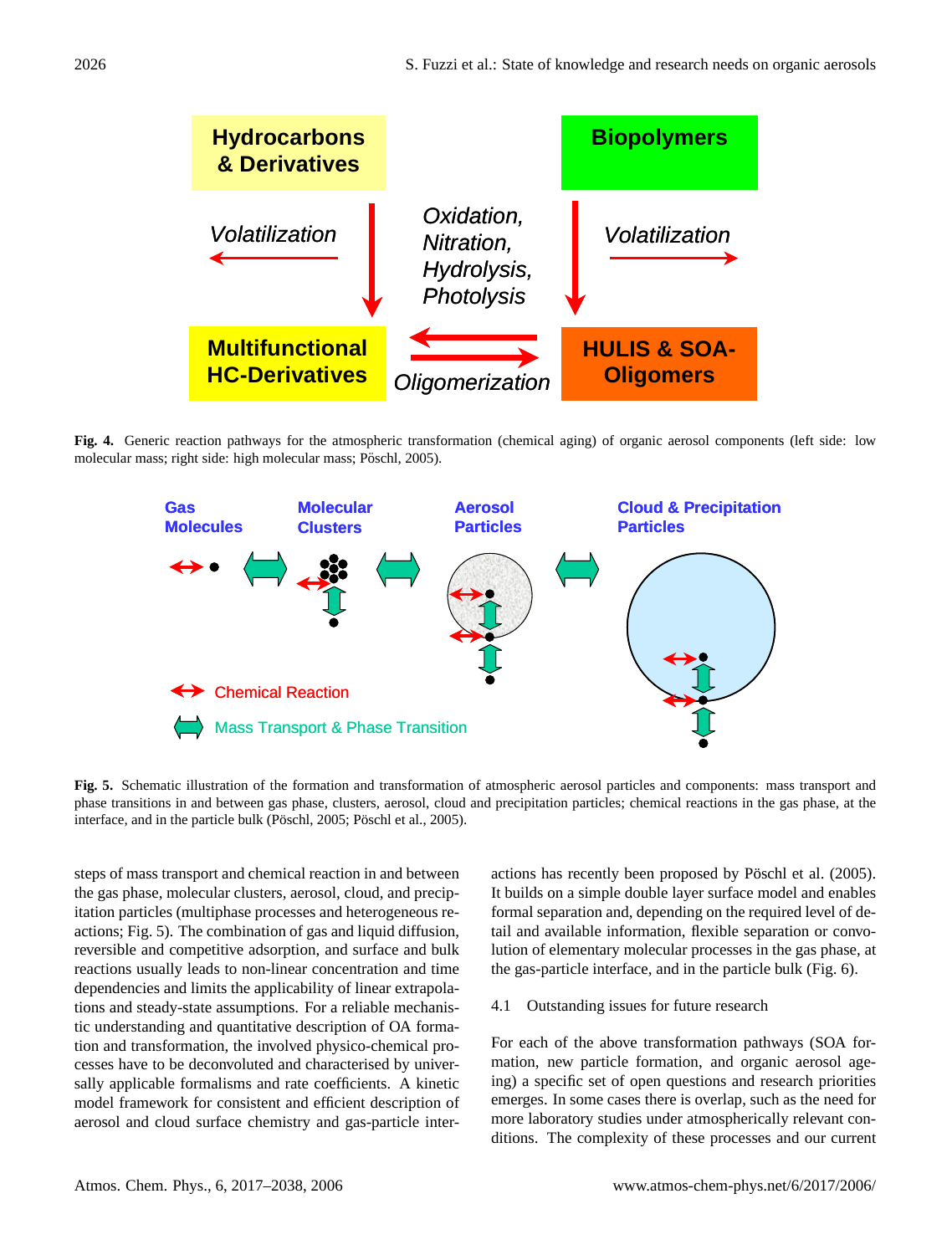

components  $(Zx)$  at a gas-particle interface (Pöschl et al., 2005). **Fig. 6.** Double-layer surface model, transport fluxes (bold green arrows), and chemical reactions (slim red arrows) of semi-volatile aerosol

lack of understanding of them means that detailed studies in both laboratory and field environments are needed. At the same time, because there is a need to represent these processes in models there is an emphasis on identifying the most important processes. In addition, it is critical that we identify areas where simplification is possible, such as through parameterizations or the grouping of similar species/processes.

- 4.1.1 Open questions on secondary organic aerosol (SOA) formation
	- 1. How important is SOA formation in the atmosphere (OA vs. inorganics; SOA vs. POA), and how does it influence the properties and environmental effects of atmospheric aerosols?
	- 2. How important are the different SOA formation pathways relative to each other; in particular, how important are heterogeneous reactions on aerosols and multiphase reactions in clouds relative to each other and relative to gas phase oxidation followed by gas-to-particle conversion?
	- 3. What are the molecular mechanisms and kinetics of the chemical and physical processes involved?
	- 4. What are the most important precursors of SOA formation (VOC, SVOC; biogenic/natural vs. anthropogenic)?
	- 5. What are the most important products of SOA formation (organic acids, oligomers/polymers, HULIS, etc.) and what are their physico-chemical properties (functional groups, molecular mass, stability, volatility, solubility, hygroscopicity, optical absorption, etc.)?
	- 6. How can SOA components be experimentally identified and quantified (discrimination from POA and

black/elemental carbon (BC/EC), positive and negative sampling and measurement artefacts)?

- 7. What is the relative contribution of SOA components to organic OC and particulate organic matter (POM, the total mass of organic matter including elements besides carbon)? What is the range of values of the POM/OC conversion factor for the various types of SOA?
- 8. What are suitable SOA marker/tracer/model compounds and how can the countless individual SOA components be classified and lumped for efficient description of SOA formation and properties in atmospheric models?
- 9. Are SOA formation rates, temperature,  $CO<sub>2</sub>$  concentration, photosynthesis, biogenic VOC emission, and aerosol concentration coupled in an efficient climate feedback mechanism?
- 4.1.2 Open questions on new particle formation
	- 1. Do organics participate in nucleation? If yes, how and to which extent?
	- 2. Does the mechanism of new particle formation and the influence of organics depend on location, season, altitude, etc.? If yes, how and to which extent?
	- 3. What is the effect of ions/electric charge on nucleation, growth and the influence of organics?
	- 4. Which organics are most important for the growth of new particles by condensation, and which (if any) are important for nucleation?
	- 5. Are the organic compounds involved in new particle formation different than the bulk of SOA components (i.e., those that either remain in the gas phase or that condense directly onto existing particles)?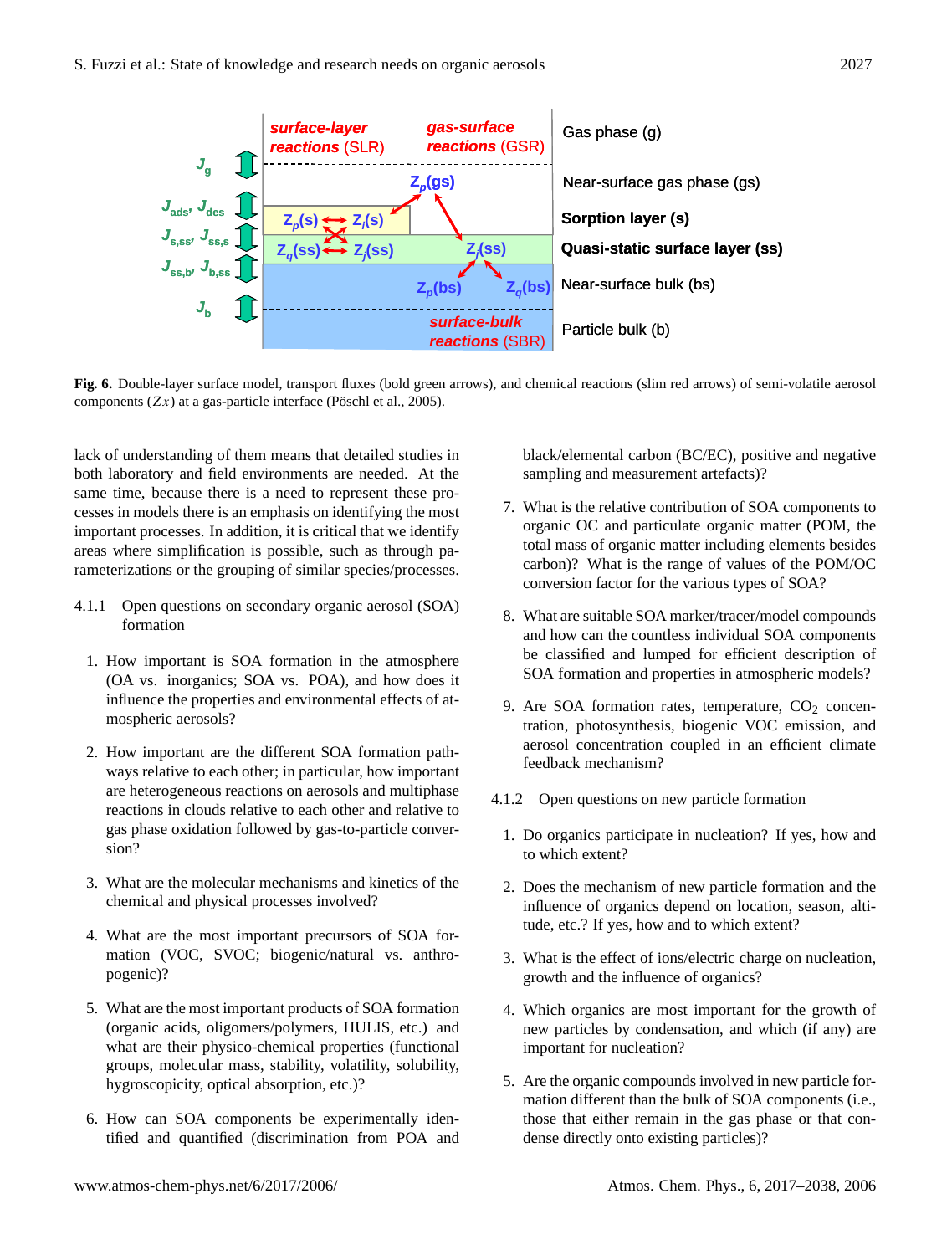- 6. How can the organics involved in new particle formation be determined in laboratory experiments and field measurements?
- 4.1.3 Open questions on organic aerosol aging
	- 1. How do aging processes influence the physico-chemical properties of OA components, in particular their volatility, solubility, hygroscopicity, and optical absorption (e.g., formation of light-absorbing and hygroscopic species) ?
	- 2. How does the chemical transformation of OA by atmospheric photo-oxidants (air pollutants) influence aerosol health effects (e.g., the enhancement of mutagenicity and allergenicity by nitration of polycyclic aromatic hydrocarbons in soot and proteins in bioparticles, respectively)?
	- 3. How do OA components and their aging influence the kinetics of aerosol particle interactions with reactive trace gases, water vapour and clouds (e.g., kinetic limitations to mass transport and phase transitions like particle deliquescence and efflorescence, evaporation and adsorption/absorption of semi-volatile organics and inorganics, etc.)?
	- 4. What are the mechanisms and kinetics of OA aging processes (heterogeneous and multiphase chemical reactions; mass transport and phase transitions; surface and bulk effects), and how can they be efficiently described in atmospheric models?
	- 5. How do transformations upon sampling, storage, and measurement influence the chemical and physical analysis of OA (e.g., filter reactions, gas-particle partitioning, shape transformation, etc.)?
	- 6. Can aging of OA by heterogeneous reactions followed by evaporation of smaller molecular weight products (Molina et al., 2004) be an important sink for OA and for atmospheric oxidants?

# **5 Physical and chemical state of organic aerosols**

The diverse chemical and physical properties of aerosol particles that contain organic compounds control the role they play in the atmosphere, affecting i) their gas-particle partitioning, ii) their water uptake in sub-saturated conditions, iii) their water uptake in supersaturated conditions, iv) their nucleation of ice, and v) their light scattering and absorption.

The measurement of OA composition has involved a multifaceted approach, drawing on a number of complementary instruments. The instruments that exist today vary in the type of method used, ranging from approaches that quantify individual molecular species to ones that characterize only partial molecular fragments or bonds. Examples of speciated

approaches include liquid or gas chromatography coupled with mass spectrometry (LC-MS), whereas aerosol ablation and ionization can be used with mass spectrometry to characterize fragments, and infrared (IR) spectroscopy measures absorption by bonds. Some of the techniques that have been applied to characterizing organic aerosol are listed in Table 3.

Since information on the complete molecular composition of organic particles is impossible to obtain with existing techniques and is unlikely to be realized in the foreseeable future, current strategies need to include both improvements to existing instrumentation and a method for characterizing OA using techniques that do not rely on full chemical speciation. Simultaneously, existing measurement techniques should be exploited to characterize organic composition with propertybased approaches. To this end, the use of model compounds which can simulate the chemical and physical properties of OA has been proposed (Fuzzi et al., 2001, 2002; Decesari et al., 2006) and should further be exploited.

A further issue is that organic aerosol measurements are often seriously affected by positive and negative artefacts during sampling, also limiting the accuracy to which we can fully characterise and understand OA composition. For instance, transformation processes of the organic component of aerosols occur not only in the atmosphere but also during aerosol sampling and measurement, frequently leading to substantial analytical artefacts (in some cases up to 100% of measurement values; Schauer et al., 2003). Various techniques have been developed to overcome this problem but the issue of artefact aerosol organic carbon is far from being solved.

In addition, Evolved Gas Analysis (EGA, the basic type of analysis to separate EC and OC in atmospheric aerosol) suffers from many shortcomings and uncertainties still remain unacceptably large for OA characterisation and the distinction of the organic and "elemental" fractions (see e.g. review by Novakov et al., 2005).

In addition to the issues with measurement techniques, there are also complicating factors as to how to interpret the results of these measurements and use them to make generalized statements about OA properties.

Water uptake in sub-saturated conditions is typically described as "hygroscopic growth" characterized by a diameter-based ratio of the change in particle size, where growth is either monotonic (simple exponential) or deliquescent (exponential, but with a very rapid increase in size around a given relative humidity, *RH*). Evidence exists suggesting that particle-phase organic compounds enhance water uptake by atmospheric particles in some cases and inhibit or retard water uptake in other cases (Saxena and Hildemann, 1996), in particular affecting water uptake at low *RH*. For example, Marcolli et al. (2004) have noted that mixtures of organics can retain water and remain in the liquid phase even at very low *RH*. On the other hand, the presence of organics (particularly more soluble organics) can also lower the *RH* at which deliquescence of the aerosol occurs (Kanakidou et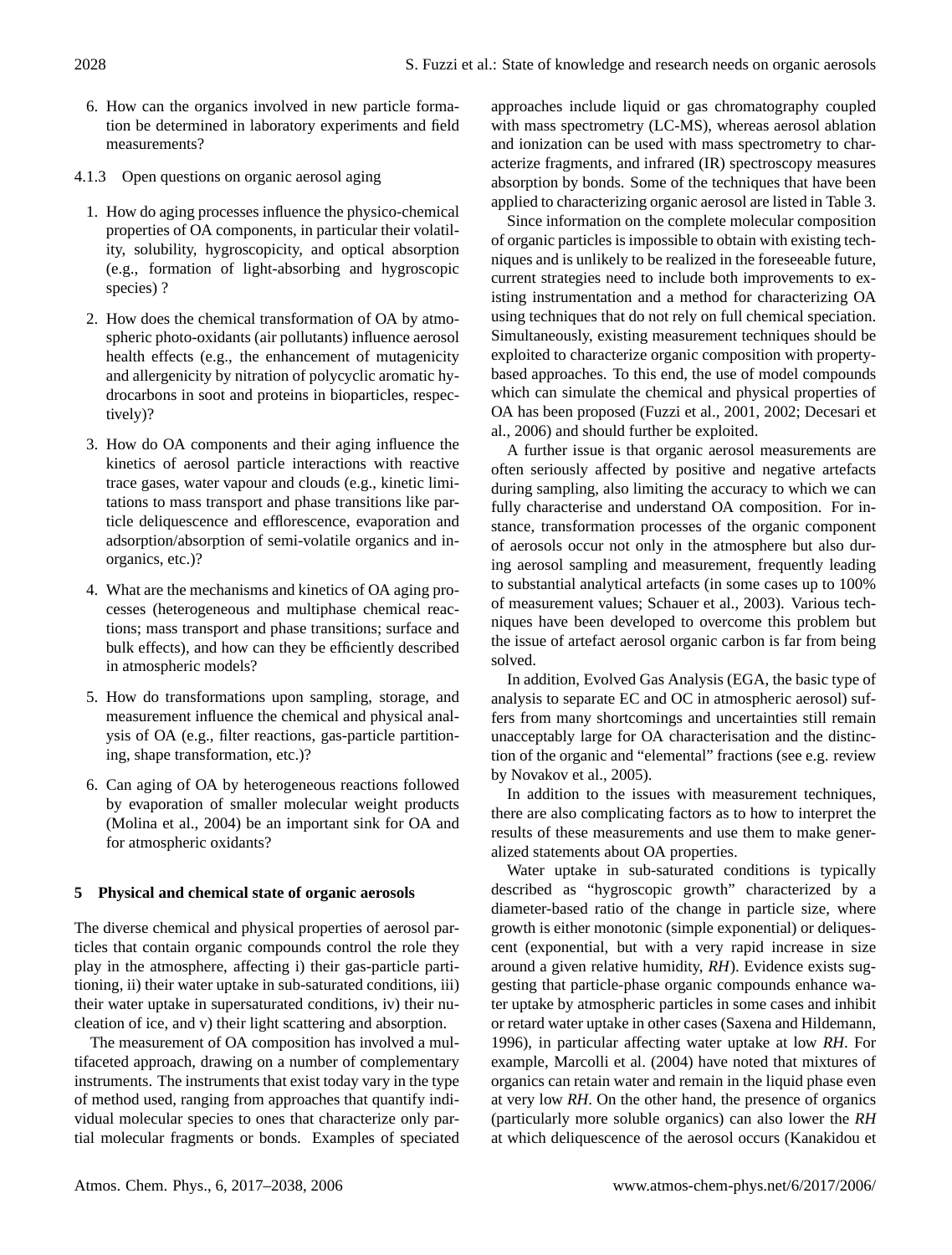**Table 3.** Measurement techniques for organic aerosols.

| Level of Speciation          | Technique                                                  | Related Works <sup>1</sup> |
|------------------------------|------------------------------------------------------------|----------------------------|
| Molecules                    | Gas Chromatography-Mass Spectrometry (GC-MS)               | Hildemann et al., 1991     |
|                              | Liquid Chromatography-Mass Spectrometry (LC-MS)            | Odum et al., 1996          |
|                              | Ion Chromatography (IC)                                    | Mochida et al., 2003       |
| <b>Molecular Fragments</b>   | Aerosol Time-of-Flight Mass Spectrometry (ATOMS)           | Guazzotti et al., 2003     |
|                              | 2-Step Laser Desorption/Ionisation Mass Spectrometry       | Morrical et al., 1998      |
|                              | Time-of-Flight 2° Ion Mass Spectrometry                    | Tervahattu et al., 2002    |
|                              | Electron Impact (EI) Time-of-Flight Mass Spectrometry      | Bahreini et al., 2003      |
|                              | <b>Electrospray Mass Spectrometry</b>                      | Kalberer et al., 2004      |
| Molecular Bonds              | Proton Nuclear Magnetic Resonance (HNMR)                   | Decesari et al., 2000      |
|                              | Infrared Spectroscopy (IR)                                 | Maria et al., 2003         |
|                              | Near-Edge X-Ray Absorption Fine Structure Spectroscopy and | Russell et al., 2002       |
|                              | Scanning Transmission X-Ray Microscopy (NEXAFS/STX)        |                            |
| <b>Elemental Composition</b> | Evolved Gas Analysis (EGA)                                 | Turpin et al., 2000        |
|                              | Scanning and Transmission Electron Microscopy (SEM/TEM)    | Husar and Shu, 1975        |
| Isotopic Composition         | Gas Chromatography/Online Combustion/Isotope Ratios Mass   | Szidat et al., 2004        |
|                              | Spectrometry (GC/irMS)                                     |                            |
|                              | Accelerator Mass Spectrometry (AMS)                        |                            |

<sup>1</sup>These references are reported as examples of the use of the listed techniques and are by no means exhaustive of the many papers, which have reported on organic aerosol analysis by these and other techniques.

al., 2005). While the ability of dissolved inorganic ions in aerosol particles to take up water is well understood, theoretically and experimentally, little information exists about the hygroscopic behaviour of particles containing organic compounds. The mechanism of water uptake by particles that contain organic species has been studied recently in several laboratory experiments, but most of these results describe the behaviour of pure organic compounds in water or of mixtures of organic compounds with an inorganic salt, whereas real atmospheric aerosol, particularly in polluted regions, is almost always a complex mixture of organic and inorganic aerosols, the latter of which may include soot and/or dust, as well as chemically active gas species. Complex mixtures of organic compounds have been characterized by semi-empirical thermodynamic models of properties, but these model results need to be validated (Marcolli et al., 2005; Topping et al., 2005; Mircea et al., 2005).

The phase of components in particles plays a key role in determining how particles take up water. Compounds that are mixed in dry conditions will tend to stay mixed as they take up water. Compounds that are not mixed in dry solid or liquid particles will tend to take up water in separate stages, as required by the Gibbs Phase Rule. The behaviour of well-mixed liquids differs considerably from water uptake by components that are not mutually soluble in dry conditions.

Another important aspect of the behaviour of OA in the atmosphere is their ability to serve as condensation nuclei for cloud droplets in supersaturated conditions. Laboratory studies on hygroscopic growth of different polar organic compounds have demonstrated that water-soluble organics in the atmospheric aerosol could act as important cloud condensation nuclei (CCN) or ice nuclei (IN) (Marcolli et al., 2004; Hartz et al., 2005; Svenningsson et al., 2006). This role is also important in determining the microphysical properties of clouds as well as the deposition of particles in lungs. Classical theory for ideal solutions of dissociated inorganic ions shows that the Raoult effect competes with the Kelvin effect in the water uptake process (Köhler, 1936). The result is heterogeneous nucleation of droplets with sufficient energy from dissolution of ions to overcome the barrier created by the formation of an expanded air-water interface. This picture of cloud condensation nuclei depends nearly exclusively on the solubility and surface tension of organic compounds in particles (Nenes et al., 2002). Recent work suggests that surface wettability may also play a role in describing the non-ideal solution properties associated with the complex mixtures present in organic particles in the atmosphere (Raymond and Pandis, 2002). In addition, the presence of trace amount of inorganic salts can also significantly alter the ability of organic aerosols to form cloud droplets (Bilde and Svenningsson, 2004; Broekhuizen et al, 2004).

The influence of OA particles in changing the properties of ice-forming nuclei in mixed-phase clouds is poorly understood, as is also their role in ice crystal formation within cirrus clouds. In one study it was noted that ice cloud particles preferentially contained sulphate (versus organic) aerosol, indicating that the organics were not as efficient as ice nuclei (Cziczo et al., 2004). Another study concluded that the presence of organics will not have a significant impact on cirrus formation unless they comprise a very high fraction of the ambient aerosol (Kärcher and Koop, 2004).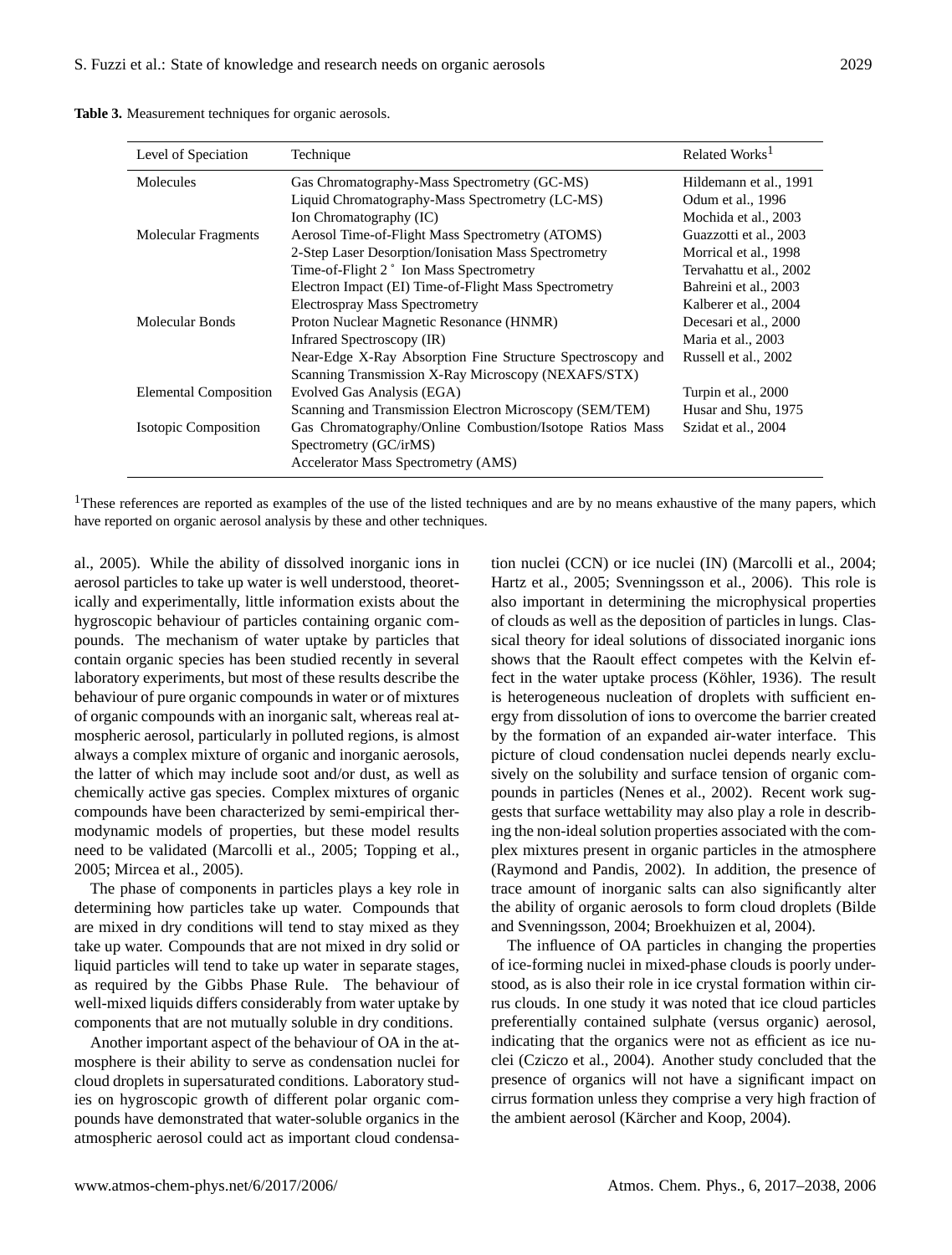Organic aerosols also contribute to the optical properties of atmospheric particles (i.e., their light scattering efficiency and absorption efficiency) which are governed by hygroscopicity, absorption, phase and mixing, and other properties. Hygroscopic growth plays an important role in the direct radiative effect of aerosol by enhancing light scattering, resulting in reductions in visibility and incoming solar radiation. Organic particles will both absorb and scatter radiation. It is known that absorption by black carbon has an important effect on the atmospheric radiative balance, but the relative and absolute roles of back carbon and light-absorbing organic aerosol ("brown carbon") in absorbing radiation is not well constrained (Andreae and Gelencser, 2006). Quantifying light-absorbing carbon, and the associated organic carbon that is typically mixed with soot-like emissions, requires careful measurements and multiple techniques. The few measurements of absorption by typical atmospheric organic compounds show very small absorption, but both particle phase and its associated shape have important impacts on the calculated scattering and absorption of light in the atmosphere and individual organic components exhibit a wide range of scattering and absorption indices (Fig. 7). External and internal mixing of components may change the calculated optical effects significantly (Jacobson, 2001; Myhre and Nielsen, 2004).

# 5.1 Outstanding issues for future research

For the last decade, studies of molecular compositions of OA have been conducted extensively using GC/MS, LC/MS, IC, etc. Previous molecular approaches demonstrated that organic aerosols are composed of complex mixture of different organic species from less-polar organics (n-alkanes, polycyclic aromatic hydrocarbons, fatty alcohols, fatty acids, etc.) to highly polar organics such as dicarboxylic acids and multi-functional organic acids. Studies employing FTIR spectroscopy and NEXAFS have demonstrated the presence of different functional groups such as ketonic and carboxylic groups in aerosol particles. Humic-like substances (HULIS) have been identified in aerosols, although their contribution to organic carbon is not clear. Field observation and laboratory smog chamber studies demonstrated that oxidative reactions of biogenic and anthropogenic OA precursors in the gas phase produce low molecular weight organic acids such as oxalic and other dicarboxylic acids, dicarbonyls and multifunctional organics. Oxidation reactions in the particle phase may also produce oxygenated species, including aldehydes, organic acids, and large molecules such as HULIS. Despite this research progress, a significant fraction of atmospheric OA still remains poorly characterized.

Future analytical research should expand our knowledge of OA to provide i) direct relationships to primary and secondary sources of particulate organics, ii) properties of the mixtures present in organic particles, and iii) chemical reactivity of components in particle mixtures. One path to providing these three types of information is quantitative, molecular speciation of every compound present in aerosol particles, followed by development of a detailed model linking this molecular composition to the source origins, physical, and chemical of the resulting mixtures. The second path uses property-driven lumping to estimate mixture behaviour in the absence of complete speciation. We believe that both paths should continue to yield fruitful insights on organic aerosol, and that their parallel implementation will significantly advance our understanding in the next decade. The relationship between sources and their organic emissions provides a critical link to understanding how organic particles form. Characterizing organic emissions from individual sources is a formidable challenge, because of the cost of measuring the diverse and dispersed types of activities that produce organics. Currently most countries lack specific regulations on organic emissions. Before we can effectively identify sources of global organic emissions we will need to effect changes in policy.

The mixture properties of the OA determine their impact on the atmosphere. One example of physical properties for organic particles that remains an outstanding research issue is the optical properties of OA. Characterizing the absorption of sunlight in the atmosphere by particles requires paying careful attention to absorbing organic compounds in particles and the wavelength dependence of their absorption. Measuring optical properties in mixtures of micron-sized particles provides an outstanding technical challenge that merits future instrument development. Solubility, hygroscopicity, and wettability also represent important properties of aerosol behaviour in the atmosphere that are not yet well characterized or understood.

The third type of properties needed are the chemical reactivities, describing the reactions of components that lead to changes in OA composition. Chemical evolution of OA in the atmosphere modifies distributions of functional groups, thus altering the mixture properties (e.g. hygroscopicity, solubility, wettability, ice nucleation capability, optical characteristics). One example is that small dicarboxylic acids can act as agents to dissolve clay and carbonate minerals (dusts) and accelerate the release of metals into the liquid phase of aerosols and may thereby be linked to biogeochemical cycles of micronutrients in the remote atmosphere and ocean. Future studies will need to characterize these potential changes in composition during atmospheric transport.

## **6 Atmospheric modelling of organic aerosols**

Using models, we can integrate knowledge on sources of organic species, their transport, formation, transformation, and properties (chemical, physical and optical) with the thermodynamics and meteorology of the ambient atmosphere in order to determine the effects of OA on the biosphere and human health, their radiative impacts, effects on the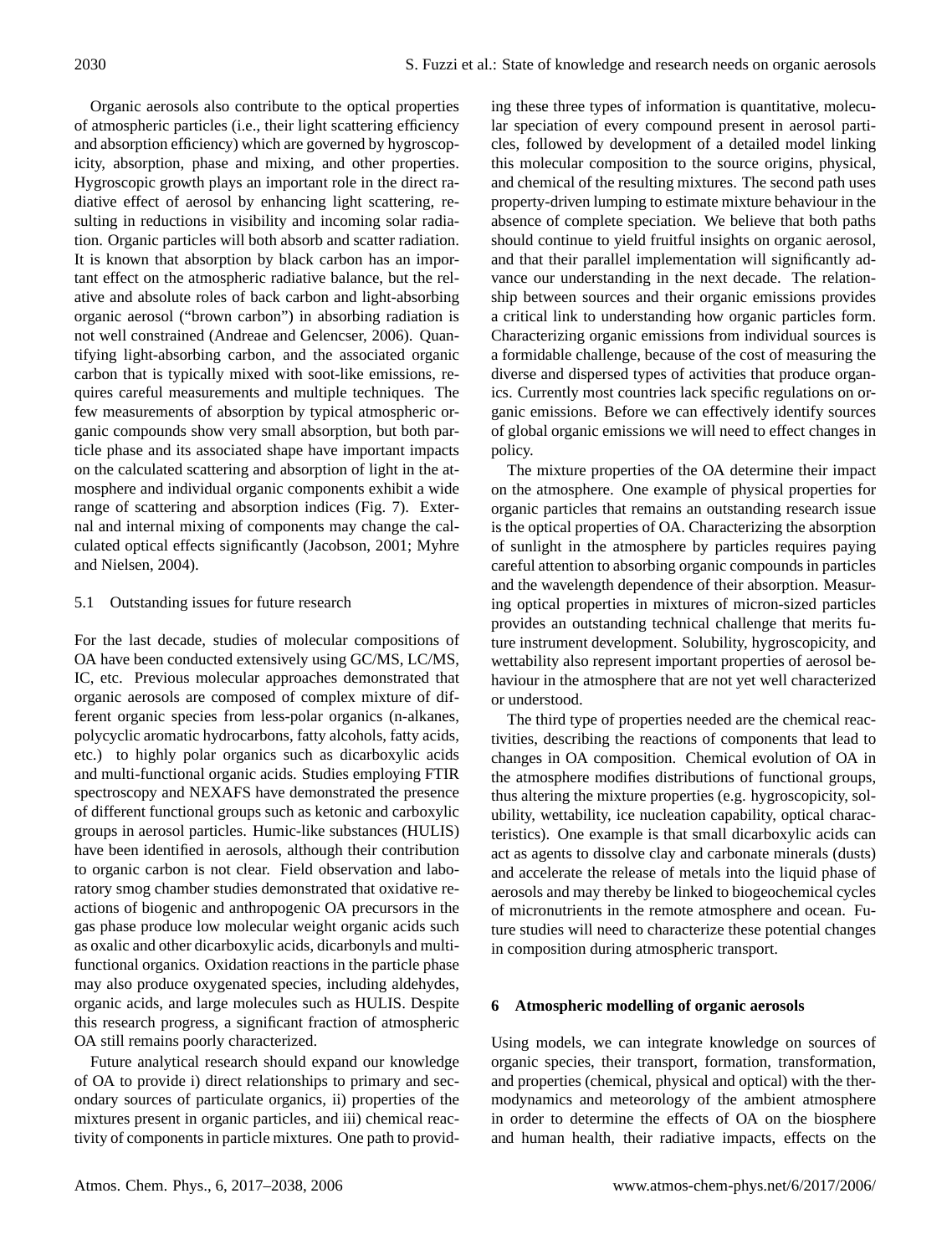

**Fig. 7.** Shown is the absorption index (top) and the real refractive index (bottom) of several organics and forms of black carbon, for wavelengths between about ∼250–800 nm. The compounds shown present some overlap (i.e. common compounds studied) but are not all the same (Kanakidou et al., 2005).

hydrological cycle and, from that, their climate impacts. As has been discussed above, field measurements have revealed a very large number of organic species in the atmosphere in both the gas and particulate phases. The behaviour of these species depends on their mass fractions relative to one another and to inorganic species (such as  $SO_2$ ,  $NO_x$ ,  $O_3$ , nitrate, sulphate, and black carbon) as well as on temperature and humidity, all of which will likely evolve with time and climatic conditions. The complexity of the processes controlling atmospheric aerosols can only be captured using small-scale, high resolution models which are capable of simulating physical and chemical processes in great detail. These models can yield insight into how perturbations in atmospheric composition and climate might affect organic aerosol formation rates and properties (i.e., sensitivity studies) and the concomitant impacts on aerosol distribution as well as, for example, cloud droplet formation and wet and dry deposition of these aerosols. However this level of chemical and microphysical detail cannot be extended to the global scale due to computational limitations, so radiative and climate impacts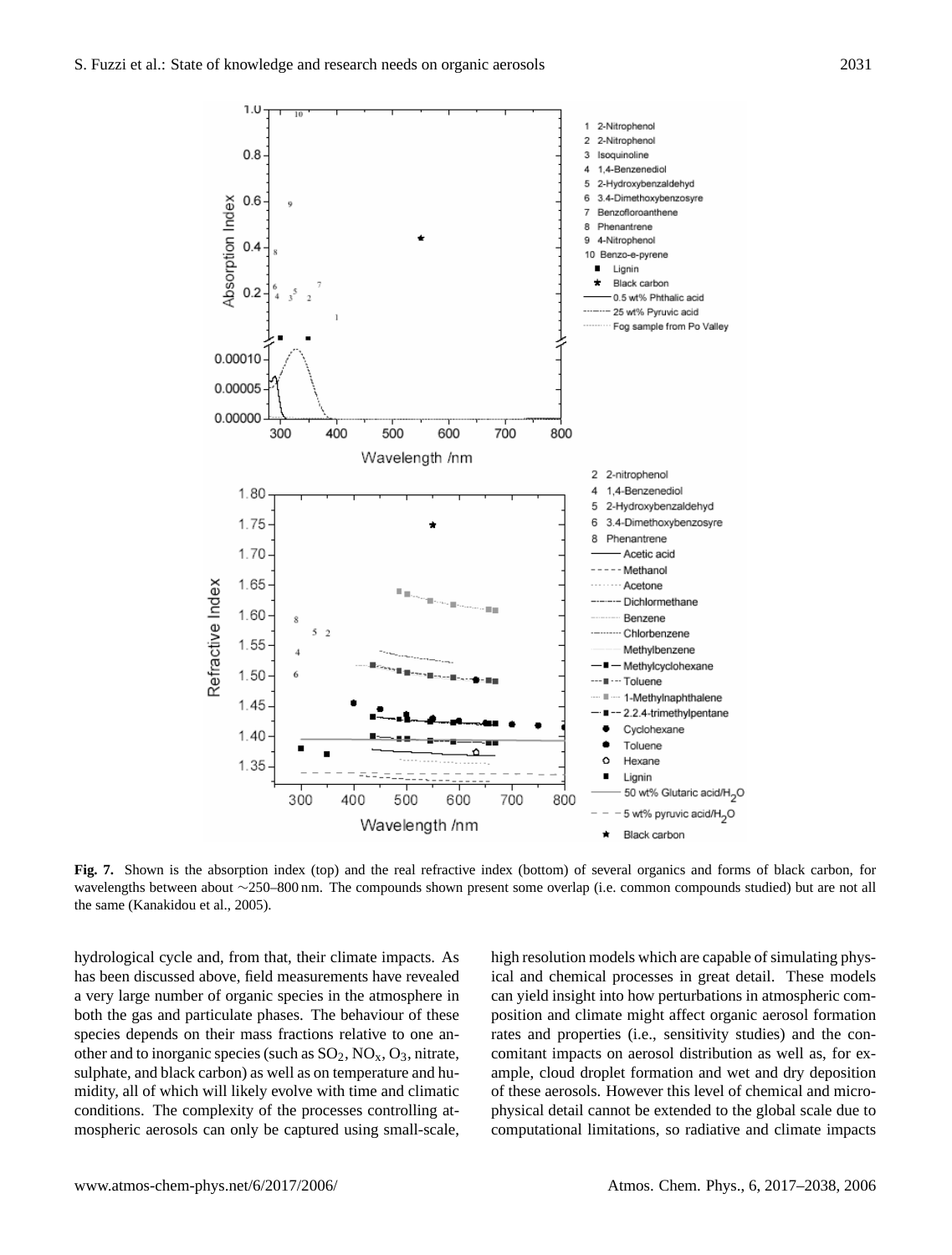

**Fig. 8.** The ratio of secondary to total organic aerosol at the surface (top) and the vertical profile of SOA/OA for the month of July (bottom; Kanakidou et al., 2005; Tsigaridis et al., 2005).

must be determined using a hierarchy of models from process models over regional models to global scale (Johnson et al., 2006a, b).

Information and improvements are needed in order to reduce uncertainties in Chemical Transport Model (CTM) and Global Climate Model (GCM) representations of OA. Currently, there is about a factor-of-three uncertainty in the direct plus indirect top-of the-atmosphere radiative effect of OA (IPCC, 2001), so these uncertainties are large. A significant part of this stems from a lack of understanding of SOA formation rates and their controlling factors, though source strengths (for both OA and precursor gases), transformation and removal processes, the aerosol optical properties, and organics' effects on cloud formation and lifetime also remain highly uncertain. Depending on the aerosol sources, transport processes, and atmospheric conditions, the composition of OA can be dominated either by POA or by SOA. For example, recent studies have shown a high abundance of POA in tropical air masses that are influenced by strong biomass burning (Artaxo et al., 2002; Formenti et al., 2003; Kirchstetter et al., 2003; Decesari et al., 2006). On the other hand, in extra-tropical air masses, influenced by anthropogenic or biogenic emissions of precursor VOC and characterized by high photochemical activity, most of the aerosol is produced in the atmosphere from gaseous precursors (cf. Kanakidou et al., 2005 and Fig. 8).

In addition to basic knowledge about OA, there is a need to improve the representation of the physical and chemical characterization of OA component in models. Effort needs to focus on modelling (i) the size resolved multi-component aerosol, allowing consideration of internally mixed aerosol; (ii) the formation of SOA, including mechanisms other than gas-to-particle partitioning; and (iii) the impact of organics on aerosol optics, on water associated with the aerosol, on cloud formation, growth and properties (Kanakidou et al., 2005).

#### 6.1 Outstanding issues for future research

To consider organic aerosols in CTMs and GCMs we need to identify which are the critical parameters for controlling OA formation and fate under both pristine and polluted conditions and to identify suitable parameterisations of processes too complex to be included in full detail. This requires improvement of our understanding of the physical and chemical behaviour of OA such that we can simplify the system without missing critical information on the complex organic/inorganic mixtures of the different aerosol types (marine, urban, rural, etc).

To properly include OA properties in models, we need to have better knowledge in the following critical areas:

- 1. *The total three-dimensional mass and size distribution and temporal variability of OA in the atmosphere.* This depends on sufficiently constrained knowledge of emissions, physical and chemical transformation processes, and removal rates from the atmosphere via dry deposition and precipitation. In particular, the simulation of the formation and occurrence of SOA in the troposphere requires the development of "clever" lumping methods, using a small number of species that represent the necessary properties for modelling and which are suitable for present-day and pre-industrial conditions.
- 2. *The optical properties of OA (absorption/scattering) and information on solubility, hygroscopicity and the ability of OA to activate as cloud condensation nuclei (CCN) and ice nuclei (IN).* These properties need to be defined/parameterized at the particle level involving mixtures of numerous organic components. We also need to know and simulate the state of mixing of organics with the other aerosol constituents in the atmosphere and understand how their mixing state impacts their physical, optical and hygroscopic properties.

In Table 4 we summarize the specific information needed at the very small scale and that are needed at the scale represented in CTMs and GCMs, and we suggest that the need to link the two scales may be met by the use of functional grouping of organic species. Information about molecular functional groups might offer a means for deducing the minimum number of surrogate compounds for OA in models.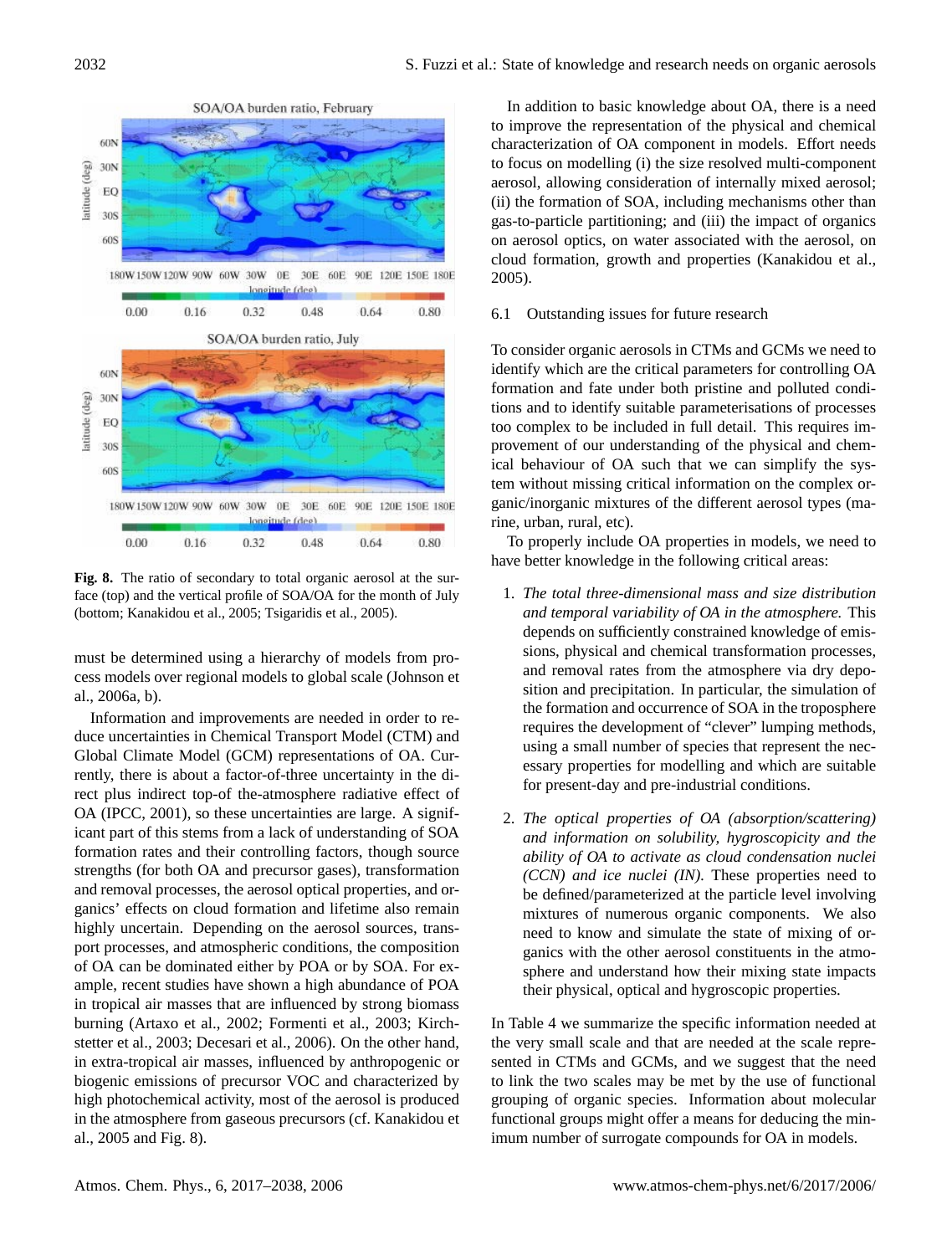**Table 4.** Information needed for atmospheric modelling of organic aerosols.

#### **1. On the particle level:**

- a. Size-dependent chemical composition
- b. Particle formation processes and rates
- c. Mixing state of the aerosol (internal/external)
- d. Organic-inorganic interactions and gas-particle partitioning
- e. Water uptake properties (hygroscopicity)
- f. CCN/IN activity of organics (wettability, surface tension)
- g. Optical properties

#### **2. On the grid scale:**

- a. Three-dimensional mass mixing ratios +/− standard deviation of whatever organic material exists in the atmosphere
- b. Better understanding of sources and sinks, especially wet deposition
- c. Cloud processing and how it affects organic aerosol properties and burdens
- d. Chemical composition as a function of altitude

An issue with some of the properties listed in Table 4 is that measurements will not necessarily yield information in the form needed by modellers. For example, models typically calculate aerosol optical properties by taking a mass mixing ratio, distributing it over a lognormal size distribution, calculating a mass-weighted index of refraction (real and imaginary), and then use Mie theory to calculate the aerosol scattering and absorption properties. While mass mixing ratio and size distributions are routinely measured in the field, index of refraction is not. Instead, mass scattering and absorption efficiencies and the single scattering albedo (ratio of scattering to scattering-plus-absorption) are measured. Also, accurate determination of index of refraction relies on full chemical characterization, which because of the high chemical complexity of real atmospheric OA is not generally accomplished. Thus the measured optical properties are useful for validation, but not for model input. Similarly, particle formation rates and processes cannot be measured directly but must be inferred from measurements at various points downwind of sources (i.e., Lagrangian type experiments).

In addition to the improvements to model inputs, the model representations of certain processes need to be improved. Formation of OA from gas species within the atmosphere deserves special attention, both because of the difficultly of representing this process in models and because of what the models can teach us. For example, SOA is formed in the whole tropospheric column and not only close to the surface. Model calculations have shown that only about half of it is formed in the lowest 6 km in the troposphere, and the percentage contribution of the secondary fraction to the total OA mass increases with height (Kanakidou et al., 2005). The sensitivity of OA chemical formation to various parameters has been studied by comparing different transport/chemistry models for the same case study and in comparing different cases with the same CTM (Pun et al., 2003; Tsigaridis and Kanakidou, 2003). These results point out the importance of the "lumping" of groups of chemical constituents in model representations. The major factor of uncertainty seems to be the temperature dependence of the partitioning of constituents between gas and particulate phases. Recent experimental studies of oligomer formation of OA (Kalberer et al., 2004; Tolocka et al., 2004; Gao et al., 2004) suggest a new approach of SOA modelling that involves multiphase and aerosol chemistry (Kanakidou et al., 2005 and references therein). The uncertainty in the emissions of the VOC that lead to SOA formation is propagated to the SOA formation, but not linearly since oxidant levels are also affected by VOC emissions.

Improvement is also needed in how models treat OA hygroscopicity. Currently, most models assume that OA is initially hydrophobic, then use a fixed e-folding time to transform them to a uniform level of hygroscopicity. This is critical for three reasons: i) aerosol optical depth (i.e., the OA direct radiative impact) is highly dependent on the aerosol hygroscopicity in high humidity regions – such as the boundary layer where OA are most likely to reside; ii) the water uptake properties of the aerosol will strongly affect its ability to act as CCN (i.e., the OA indirect effect); and iii) the removal, and thus atmospheric burden, of OA will be impacted by how easily OA are incorporated into clouds. The simplified parameterisation of the conversion of OA from hydrophobic to hydrophilic that is currently being used in models needs to be replaced by a more physically and chemically based parameterisations. In addition, improvement of cloud and precipitation parameterizations (stratiform and convective) in GCMs must be a major point of action (Lohmann and Feichter, 2005).

Models will ultimately be improved through close collaborations between modellers and those conducting laboratory and field measurements and by investigating OA in the context of the full earth system. In turn, the measurement community can optimize the utility of their measurements using model results.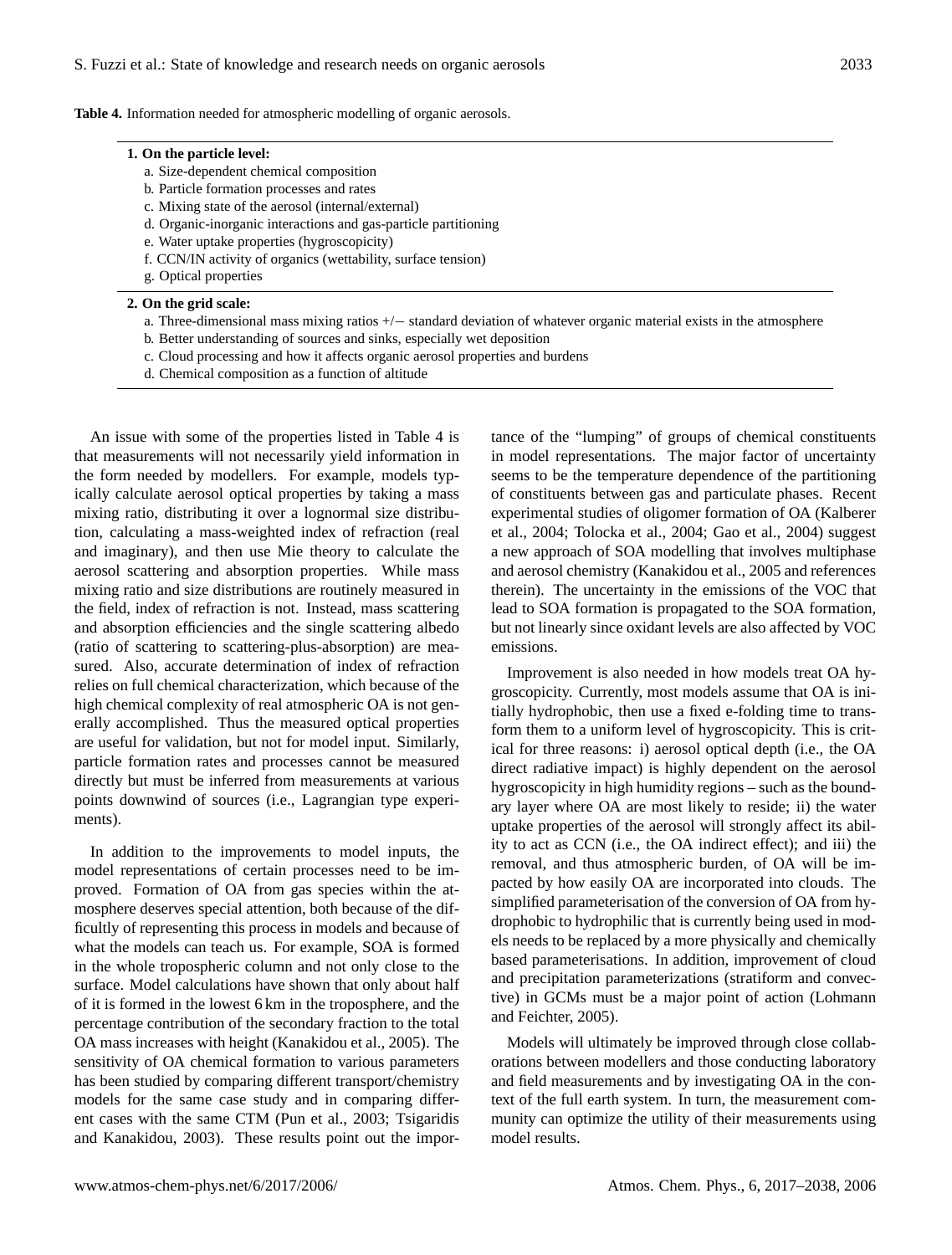# **7 Recommended research directions**

Because of the OA particularly complex chemical composition and of the degree to which OA can be altered chemically and physically in the atmosphere it is unlikely that we will ever be able to fully represent the state of all organic species throughout their lifetime in the atmosphere. Progress on resolving the many open questions delineated above requires a research approach, where: i) the most critical questions are identified and addressed first; ii) uniform terminology (Sect. 2) is used by the whole research community; iii) simplifications, such as functional grouping, are applied wherever possible and with consistency; iv) laboratory, field measurement and modelling research is well-coordinated. Based on the previous discussions, we propose the following set of research objectives for future research:

# *R1: Improvements to measurement techniques*

- 1. Development and application of powerful and efficient analytical techniques for the identification and quantification of SOA components in laboratory experiments and field measurements. (e.g., online and single particle aerosol mass spectrometry, optical spectroscopy, chromatography, isotope analysis).
- 2. Development and optimisation of physical and chemical measurement techniques for nanometre-sized particles, clusters, and ions (ion spectrometer, single particle MS).
- 3. Further improvement of artefact-free aerosol sampling for organic compounds and standardize the BC/OC separation procedure through EGA.
- 4. Understanding of organic compositions at the functional group or structural level is still an important subject of OA study in terms of bulk-, size-segregated and individual aerosol particles. Developments of new methods and technologies are needed to better describe the chemical composition of OA.
- 5. Spatial distributions of functional groups within an individual particle further need to be studied, because such chemical states determine the physical properties of aerosols.

## *R2: Laboratory and environmental chamber experiments*

- 1. More laboratory and environmental chamber experiments under atmospherically relevant conditions are needed to elucidate:
	- i) SOA formation pathways, in particular heterogeneous and multiphase reaction pathways;
	- ii) organic aerosol aging processes.
- 2. The mechanism and kinetics of the involved physical and chemical processes need to be understood. These

studies should be combined with chemical modelling studies at different scales.

- 3. Laboratory studies to elucidate the mechanisms and kinetics of nucleation and growth of new particles and to gather thermodynamic data of SOA components as a function of temperature and composition (surface tensions, densities, vapour pressures, activities).
- 4. Laboratory studies under controlled conditions, investigating the role of organic aerosols as ice nuclei in conditions characteristic of the upper troposphere.
- 5. Laboratory studies on the heterogeneous reactions that result in small and highly oxygenated species as well as large polymers (HULIS), with various organic precursors of biogenic and anthropogenic origin.
- 6. Laboratory studies of aerosol water uptake (i.e. hygroscopicity and activation) for OA and OA mixed with inorganic species and soot.

# *R3: Field measurements*

- 1. Field measurements on new particle formation, with comprehensive physical and chemical analysis of particles, clusters, and ions, and with detailed meteorological data.
- 2. Tests and validation of laboratory, chamber and model results by combining a Lagrangian observational approach with air parcel and process models (see, for example, Lohmann and Leck, 2005).
- 3. Lagrangian or pseudo-Lagrangian studies to study how the properties of aerosol aerosols/components evolve from emission at the source to locations downwind, both before and after cloud-processing.
- 4. Integrated regional studies in regions shown to have high sensitivity in climate models.
- 5. Field measurements studying the role of OA in the nucleation processes (e.g., ice crystal formation) in clouds in the upper troposphere.
- 6. Field measurements of small and highly oxygenated species as well as large polymers (HULIS), with various organic precursors of biogenic and anthropogenic origin. These results should be synthesised with what is learned from laboratory studies (i.e. R2 d) above), with the goal of understanding (and, ideally, being able to parameterize) the heterogeneous reactions involved in the OA formation.
- 7. Investigation on the degree to which source categories (i.e. Table 1) are correlated with aerosol properties (i.e. "Defining characteristics" in Table 1). This will allow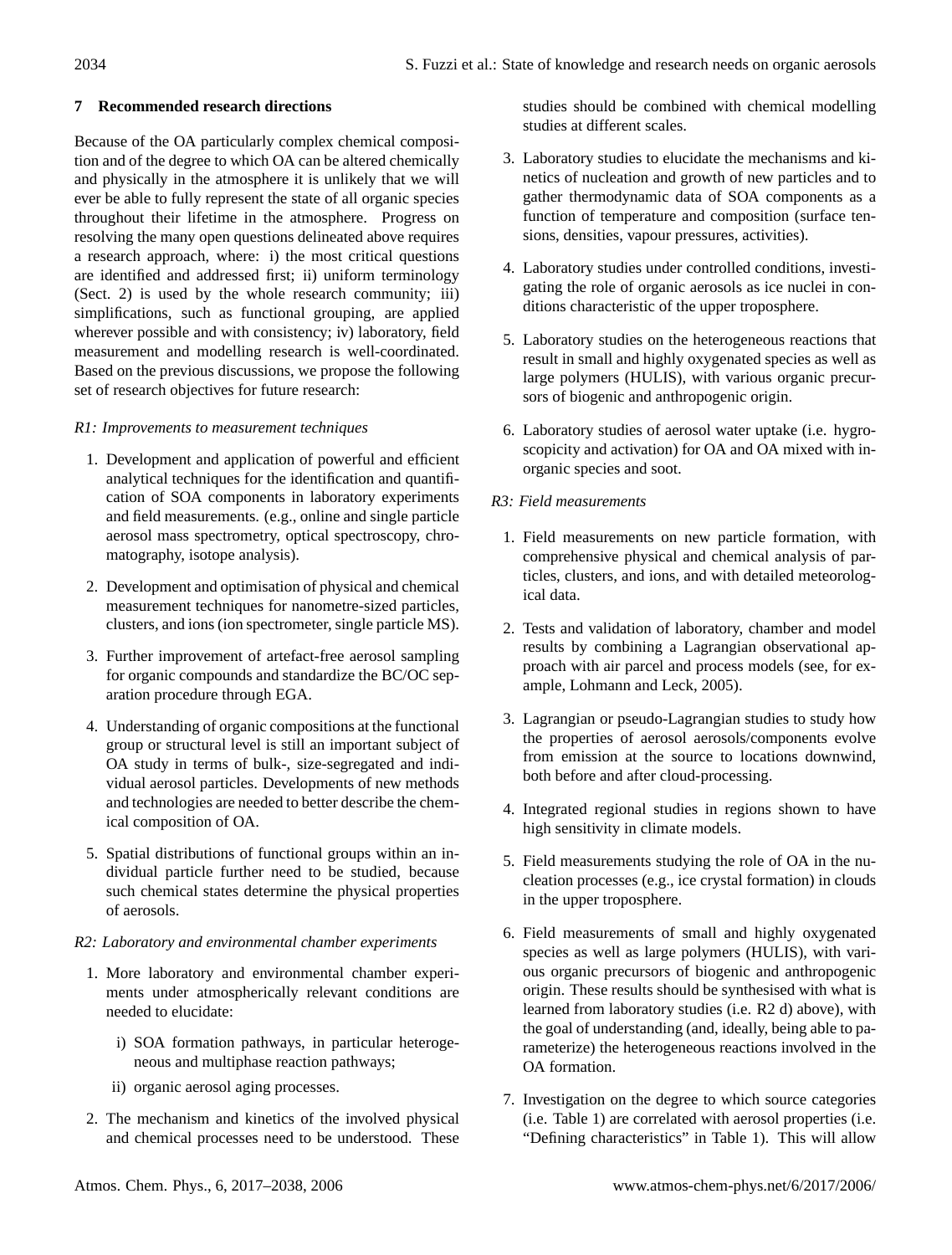studies that use(d) source classification to be synthesized with those that have used classification by aerosol properties.

- 8. Coordinated measurements of aerosol water uptake (i.e. hygroscopicity and activation) and chemical composition for a range of real atmospheric aerosol.
- 9. Involvement of modellers in the planning for and interpretation of data from field experiments.

# *R4: Model evaluation and development*

- 1. Model evaluation:
	- i) use of regional models to evaluate the representativeness of observational sites;
	- ii) extension of these results to the GCM scale;
	- iii) use of regional models to infer subgrid-scale information needed on GCM scale.
- 2. Use of in-situ data (especially vertical/high altitude information), surface observations and remote sensing for model evaluation.
- 3. Improved collaborations between climate modellers and the air quality and health communities. Use the wealth of data from air quality monitoring to improve models.
- 4. Derivation of simplified parameterisations (lumping of species and processes) for atmospheric CTMs (regional and global).
- 5. Development of detailed process models and master mechanisms describing:
	- i) mass transport
	- ii) chemical reactions of organic and inorganic compounds in aerosols and clouds
	- iii) organic trace gas and aerosol chemistry (VOC, SVOC, NVOC)
	- iv) new particle formation, including nucleation, growth, aerosol dynamics, sulphur and organic chemistry as well as the role of ions/electric charge.

The use of consistent and universally applicable formalisms and terminology is particularly important in this context.

# *R5: Application of models*

- 1. Sensitivity studies of new particle formation and organic aerosol aging, using detailed process models and simplified atmospheric models.
- 2. Modelling studies that include comprehensive and coupled dynamics, vegetation, cloud microphysics and chemistry to understand and describe aerosol-cloud interactions.
- 3. Perturbation studies, looking at the dynamical, physical and chemical state of clouds.
- 4. Involve modellers in field experiments for:
	- i) the planning and interpretation of field measurements;
	- ii) use of climate models to define sensitive regions for integrated regional studies;
	- iii) use of chemical forecasting in the realization of the field experiments.

# **8 Conclusions**

OA are clearly a significant fraction of atmospheric particulate matter, which has a large impact on aerosol physical and chemical properties. Unfortunately, OA chemical complexity and the technical limitations of present analytical tools have frustrated attempts to characterize OA. As a result, OA impact cannot presently be described adequately in chemical transport and climate models. The research agenda outlined in this paper aims at assisting in prioritizing research in this critical area of the geosciences. A set of self-consistent terms for describing OA, has also been suggested and is expected to enhance clarity in discussing within the scientific community of atmospheric and climate research OA sources, properties, interactions, and effects.

*Acknowledgements.* This paper results from a workshop convened by the three atmosphere-related projects of the International Geosphere Biosphere Programme (IGBP): IGAC (International Global Atmospheric Chemistry Project), iLEAPS (Integrated Land Ecosystem Atmosphere Process Study) and SOLAS (Surface Ocean-Lower Atmosphere Study), with the specific goal of discussing and prioritizing issues related to organic aerosol and their effects on atmospheric processes and climate, providing a basis for future collaborative activities at the international level. The authors want to thank all of the workshop participants for their contribution. The excellent organisation of the workshop which was held at the Hyytiälä (Finland) field station on 10-12 May, 2004 was provided by the University of Helsinki which hosted the workshop and supported the local expenses of the participants. Tanja Suni of the iLEAPS Project Office competently handled the whole organisation. Travel funding was provided by the Seattle IGAC Project Office, the Bologna IGAC Project Office through the European Network of Excellence ACCENT, and the International SOLAS Project Office through SCOR. The comments and suggestions of three anonymous reviewers greatly helped in improving the final manuscript. M. Kanakidou acknowledges the EU project PHOENICS for support.

Edited by: S. Martin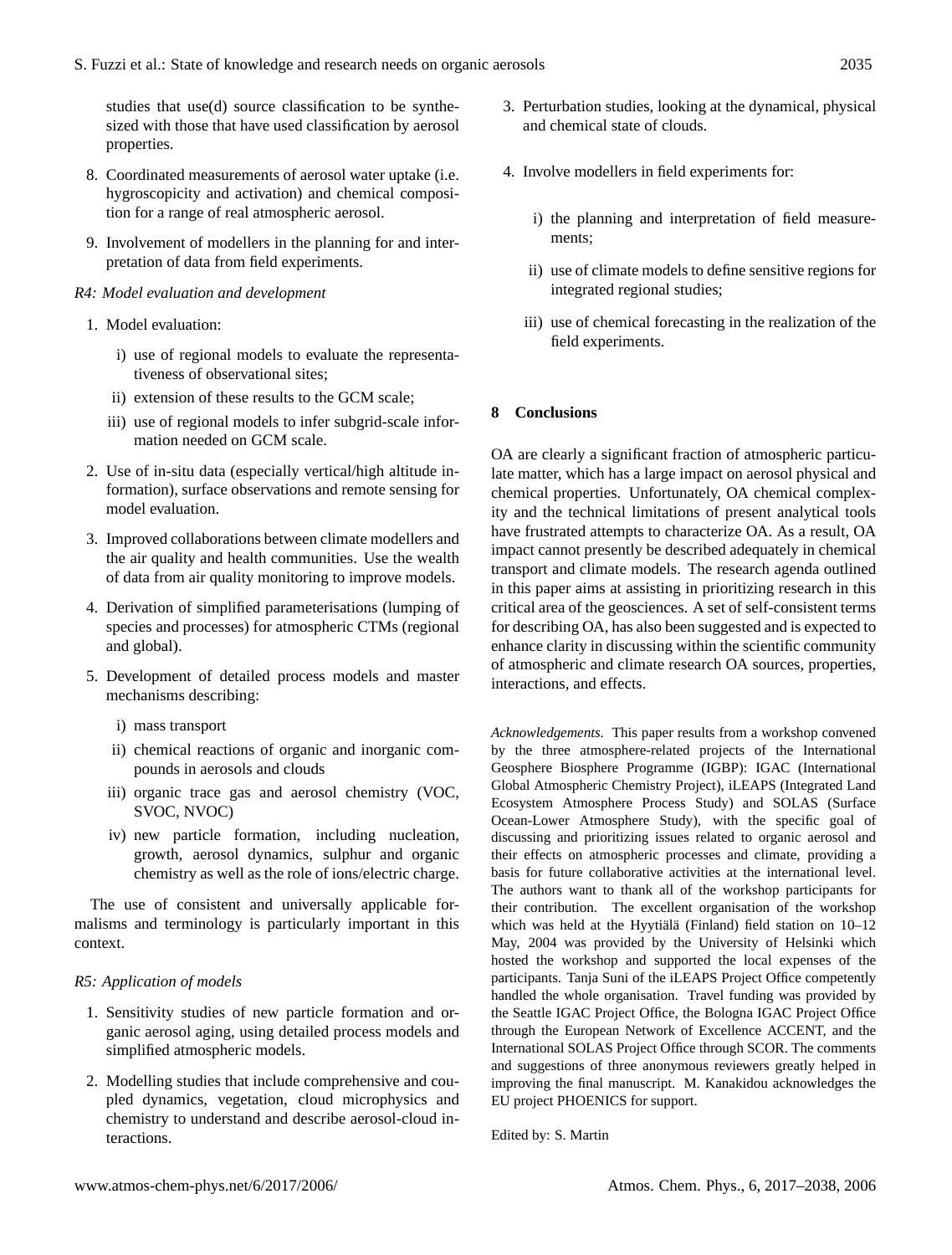# **References**

- Andreae, M. O. and Crutzen, P. J.: Atmospheric aerosols: Biogeochemical sources and role in atmospheric chemistry, Science, 276, 1052–1056, 1997.
- Andreae, M. O. and Gelencsér, A.: Black carbon or brown carbon? The nature of light-absorbing carbonaceous aerosols, Atmos. Chem. Phys. Discuss., 6, 3419–3463, 2006.
- Artaxo, P., Martins, J. V., Yamasoe, M. A., Procópio, A. S., Pauliquevis, T. M., Andreae, M. O., Guyon, P., Gatti, L. V., and Leal, A. M. C.: Physical and chemical properties of aerosols in the wet and dry season in Rondonia, Amazonia, J. Geophys. Res., 107, 8081, doi:10.1029/2001JD000666, 2002.
- Bahreini, R., Jimenez, J. L., Wang, J., Flagan, R. C., Seinfeld, J. H., Jayne, J. T., and Worsnop, D. R.: Aircraft-based aerosol size and composition measurements during ACE-Asia using an Aerodyne aerosol mass spectrometer, J. Geophys. Res., 108, 8645, doi:10.1029/2002JD003226, 2003.
- Bernstein, J. A., Alexis, N., Barnes, C., Bernstein, I. L., Nel, A., Peden, D., Diaz-Sanchez, D., Tarlo, S. M., and Williams, P. B.: Health effects of air pollution, J. Allergy Clin. Immunol., 114, 1116–1123, 2004.
- Bilde, M. and Svenningsson, B.: CCN activation of slightly soluble organics: importance of state of mixing and particle humidity history, Tellus, 56B, 128–134, 2004.
- Bond, T. C., Streets, D. G., Yarber, K. F., Nelson, S. M., Woo, J. H., and Klimont, Z.: A technology-based global inventory of black and organic carbon emissions from combustion, J. Geophys. Res., 109, 14 203, doi:10.1029/2003JD003697, 2004.
- Bond, T. C. and Bergstrom, R. W.: Light absorption by carbonaceous particles: An investigative review, Aerosol Sci. Technol., 40, 1–41, 2006.
- Broekhuizen, K., Kumar, P. P., and Abbatt, J. P. D.: Partially soluble organics as cloud condensation nuclei: Role of trace soluble and surface active species, Geophys. Res. Lett., 31, L01107, doi: 10.1029/2003GL018203, 2004.
- Claeys, M., Wang, W., Ion A. C., Kourtchev I., Gelencser, A., and Maenhaut, W.: Formation of secondary organic aerosols from isoprene and its gas-phase oxidation products through reaction with hydrogen peroxide, Atmos. Environ., 28, 4093–4098, 2004.
- Cziczo, D. J., DeMott, P. J., Brooks, S. D., Prenni, A. J., Thomson, D. S., Baumgardner, D., Wilson, J. C., Kreidenweis, S. M., and Murphy D. M.: Observations of organic species and atmospheric ice formation, Geophys. Res. Lett., 31, L12116, doi:10.1029/2004GL019822, 2004.
- Decesari, S., Facchini, M. C., Fuzzi, S., and Tagliavini, E.: Characterization of water-soluble organic compounds in atmospheric aerosol: A new approach, J. Geophys. Res., 105, 1481–1489, 2000.
- Decesari, S., Fuzzi, S., Facchini, M. C., Mircea, M., Emblico, L., Cavalli, F., Maenhaut, W., Chi, X., Schkolnik, G., Falkovich, A., Rudich, Y., Claeys, M., Pashynska, V., Vas, G., Kourtchev, I., Vermeylen, R., Hoffer, A., Andreae, M. O., Tagliavini, E., Moretti, F., and Artaxo, P.: Characterization of the organic composition of aerosols from Rondônia, Brazil, during the LBA-SMOCC 2002 experiment and its representation through model compounds, Atmos. Chem. Phys., 6, 375–402, 2006.
- Formenti, P., Elbert, W., Maenhaut, W., Haywood, J., Osborne, S., and Andreae, M. O.: Inorganic and carbonaceous aerosols during the Southern African Regional Science Initiative (SAFARI

2000) experiment: Chemical characteristics, physical properties, and emission data for smoke from African biomass burning, J. Geophys. Res., 108, 8488, doi:10.1029/2002JD002408, 2003.

- Franze, T., Weller, M. G., Niessner, R., and Pöschl, U.: Protein nitration by polluted air, Environ. Sci. Technol., 39, 1673–1678, 2005
- Fuzzi, S., Decesari, S., Facchini, M. C., Matta, E., Mircea, M., and Tagliavini, E.: A simplified model of the water soluble organic component of atmospheric aerosols, Geophys. Res. Lett., 28, 4079–4082, 2001.
- Fuzzi, S., Facchini, M. C., Decesari, S., Matta, E., and Mircea, M.: Soluble organic compounds in fog and cloud droplets: what have we learned over the past few years?, Atmos. Res., 64, 89–98, 2002.
- Gao, S., Ng, N. L., Keywood, M., Varutbangkul, V., Bahreini, R., Chung, S. H., Nenes, A., He, J., Yoo, K. Y., Beauchamp, J. L., Hodyss, R. P., Flagan, R. C., and Seinfeld, J. H.: particle Phase Acidity and Oligomer Formation in Secondary Organic Aerosol, Environ. Sci. Technol., 38, 6582–6589, 2004.
- Gelencser, A. and Varga, Z.: Evaluation of the atmospheric significance of multiphase reactions in atmospheric secondary organic aerosol formation, Atmos. Chem. Phys., 5, 2823–2831, 2005.
- Guazzotti, S. A., Suess, D. T., Coffee, K. R., Quinn, P. K., Bates, T. S., Wisthaler, A., Hansel, A., Ball, W. P., Dickerson, R.R., Neususs, C., Crutzen, P. J., and Prather, K. A.: Characterization of carbonaceous aerosols outflow from India and Arabia: Biomass/biofuel burning and fossil fuel combustion, J. Geophys. Res., 108, 4485, doi:10.1029/2002JD003277, 2003.
- Hildemann, L. M., Mazurek, M. A., Cass, G. R., and Simoneit, B. R. T.: Quantitative characterization of urban sources of organic aerosol by high-resolution gas chromatography, Environ. Sci. Technol., 25, 1311–1325, 1991.
- Hoffer, A., Gelencsér, A., Guyon, P., Kiss, G., Schmid, O., Frank, G., Artaxo, P., and Andreae, M. O.: Optical properties of humiclike substances (HULIS) in biomass-burning aerosols, Atmos. Chem. Phys. Discuss., 5, 7341–7360, 2005.
- Husar, R. B. and Shu, W. R.: Thermal analysis of the Los Angeles smog aerosol, J. Appl. Meteorol., 14, 1558–1565, 1975.
- Intergovernmental Panel on Climate Change (IPCC): Climate Change: The Scientific Basis, Cambridge University Press, UK, 2001.
- Jacobson, M. Z.: Strong radiative heating due to the mixing state of black carbon in atmospheric aerosols, Nature, 409, 695–697, 2001.
- Johnson, D., Utembe, S. R., Jenkin, M. E., Derwent, R. G., Hayman, G. D., Alfarra, M. R., Coe, H., and McFiggans, G.: Simulating regional scale secondary organic aerosol formation during the TORCH 2003 campaign in the southern UK, Atmos. Chem. Phys., 6, 403–418, 2006a.
- Johnson, D., Utembe, S. R., and Jenkin, M. E.: Simulating the detailed chemical composition of secondary organic aerosol formed on a regional scale during the TORCH 2003 campaign in the southern UK, Atmos. Chem. Phys., 6, 419–431, 2006b.
- Kärcher, B. and Koop, T.: The role of organic aerosols in homogeneous ice formation, Atmos. Chem. Phys., 5, 703–714, 2005.
- Kalberer, M., Paulsen, D., Sax, M. Steinbacher, M., Dommen, J., Prevot, A. S. H, Fisseha, R., Weingartner, E., Frankevich, V., Zenobi, R., and Baltensperger, U.: Identification of polymers as major components of atmospheric organic aerosols, Science,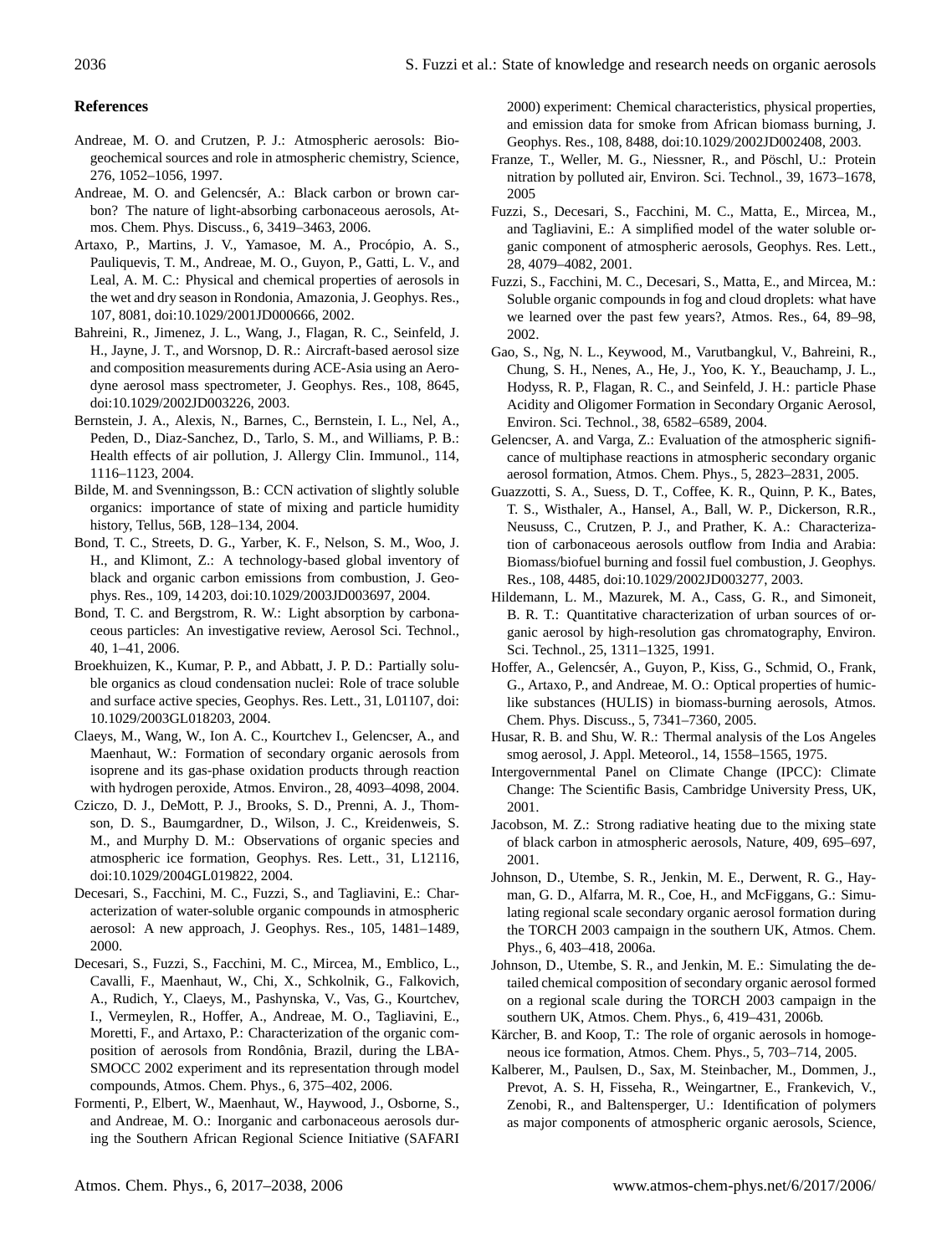303, 1659–1662, 2004.

- Kanakidou, M., Seinfeld, J. H., Pandis, S. N., Barnes, I., Dentener, F. J., Facchini, M. C., van Dingenen, R., Ervens, B., Nenes, A., Nielsen, C. J., Swietlicki, E., Putaud, J. P., Balkanski, Y., Fuzzi, S., Horth, J., Moortgat, G. K., Winterhalter, R., Myhre, C. E. L., Tsigaridis, K., Vignati, E., Stephanou, E. G., Wilson, J.: Organic aerosol and global climate modelling: A review, Atmos. Chem. Phys., 5, 1053–1123, 2005.
- Kirchstetter, T. W., Novakov, T., Hobbs, P. V., and Magi, B.: Airborne measurements of carbonaceous aerosols in southern Africa during the dry, biomass burning season, J. Geophys. Res., 108, 8476, doi:10.1029/2002JD002171, 2003.
- Kirchstetter, T. W., Novakov, T., and Hobbs, P. V.: Evidence that the spectral dependence of light absorption by aerosols is affected by organic carbon, J. Geophys. Res., 109, D21208, doi:10.1029/2004JD0004999, 2004.
- Köhler, H.: The nucleus in the growth of hygroscopic droplets, Trans. Faraday Soc., 32, 1152–1161, 1936.
- Kulmala, M.: How particles nucleate and grow, Science, 302, 1000– 1001, 2003.
- Kulmala, M., Vehkamäki, H., Petäjä, T., Dal Maso, M., Lauri, A., Kerminen V.-M., Birmili, W., and McMurry, P. H.: Formation and growth rates of ultrafine atmospheric particles: a review of observations, J. Aerosol Sci., 35, 143–176, 2004.
- Kulmala, M., Petaja, T., Monkkonen, P., Koponen, I. K., Dal Maso, M., Aalto, P. P., Lehtinen, K. E. J., and Kerminen, V. M.: On the growth of nucleation mode particles: source rates of condensable vapor in polluted and clean environments, Atmos. Chem. Phys., 5, 409-416, 2005.
- Leck, C. and Bigg, E. K.: Biogenic particles in the surface microlayer and overlaying atmosphere in the central Arctic Ocean during summer, Tellus, 57B, 305–316, 2005.
- Lohmann, U. and Feichter, J.: Global indirect aerosol effects: a review, Atmos. Chem. Phys., 5, 715–737, 2005.
- Lohmann, U. and Leck, C.: Importance of submicron surface active organic aerosols for pristine Arctic clouds, Tellus, 57B, 261–268, 2005.
- Marcolli, C., Luo, B., and Peter, T.: Mixing of the organic aerosol fractions: liquids as the thermodynamically stable phases, J. Phys. Chem. A, 108, 2216–2224, 2004.
- Marcolli, C., Luo, B. P., Peter, T., and Wienhold, F. G.: Internal mixing of the organic aerosol by gas phase diffusion of semivolatile organic compounds, Atmos. Chem. Phys., 4, 2593– 2599, 2004.
- Marcolli, C. and Peter, T.: Water activity in polyol/water systems: new UNIFAC parameterization, Atmos. Chem. Phys., 5, 1545– 1555, 2005.
- Maria, S. F., Russell, L. M., Turpin, B. J., Campos, T. L., Weber, R. J., and Huebert, B. J.: Source signatures of carbon monoxide and organic functional groups in Asian Pacific Regional Aerosol Characterization Experiment (ACE-Asia) submicron aerosol types, J. Geophys. Res., 108, 4022, doi:10.1029/2003D003703, 2003.
- Martian-Reviejo, M. and Wirtz, K.: Is Benzene a Precursor for Secondary Organic Aerosol? Environ. Sci. Technol., 39, 1045–1054, 2005.
- Mayol-Bracero, O. L., Guyon, P., Graham, B., Roberts, G., Andreae, M. O., Decesari, S., Facchini, M. C., Fuzzi, S., and Artaxo, P.: Water-soluble organic compounds in biomass burning

aerosols over Amazonia: 2. Apportionment of the chemical composition and importance of the polyacidic fraction, J. Geophys. Res., 107, 8091, doi:10.1029/2001JD000522, 2002.

- Mikhailov, E., Vlasenko, S., Niessner, R., and Pöschl, U.: Interaction of aerosol particles composed of protein and salts with water vapor: hygroscopic growth and microstructural rearrangement, Atmos. Chem. Phys., 4, 323–350, 2004.
- Mircea, M., Facchini, M. C., Decesari, S., Cavalli, F., Emblico, L., Fuzzi, S., Vestin, A., Rissler, J., Swietlicki, E., Frank, G., Andreae, M. O., Maenhaut, W., Rudich, Y., and Artaxo, P.: Importance of the organic aerosol fraction for modeling aerosol hygroscopic growth and activation: a case study in the Amazon Basin, Atmos. Chem. Phys., 5, 3111–3126, 2005.
- Mochida, M., Umemoto, N., Kawamura, K., and Uematsu, M.: Biomodal size distribution of C2-C4 dicarboxylic acids in the marine aerosols, Geophys. Res. Lett., 30, 1672, doi:10.129/2003GL017451, 2003
- Molina, M. J., Ivanov, A. V., Trakhtenberg, S., and Molina, L. T.: Atmospheric evolution of organic aerosol, Geophys. Res. Lett., 31, L22104, doi:10.1029/2004GL020910, 2004.
- Monn, C.: Exposure assessment of air pollutants: a review on spatial heterogeneity and indoor/outdoor/personal exposure to suspended particulate matter, nitrogen dioxide and ozone, Atmos. Environ., 35, 1–32, 2001.
- Morrical, B. D., Fergenson D. P., and Prather, K. A.: Coupling twostep laser desorption/ionization with aerosol time-of-flight mass spectrometry for the analysis of individual organic particles, J. Am. Soc. Mass Spectrom., 9, 1068–1073, 1998.
- Myhre, C. E. L. and Nielsen, C. J.: Optical properties in the UV and visible spectral region of organic acids relevant to tropospheric aerosols, Atmos. Chem. Phys., 4, 1759–1769, 2004.
- Nenes, A., Charlson, R., Facchini, M. C., Kulmala, M., Laaksonen, A., and Seinfeld, J. H.: Can chemical effects on cloud droplet number rival the first indirect efffect?, Geophys. Res. Lett., 29, 1848, doi:10.1029/2002GL015295, 2002.
- Novakov, T., Menon, S., Kirchstetter, T. W., Koch, D., and Hansen, J. E.: Aerosol organic carbon to black carbon ratios: Analysis of published data and implications for climate forcing, J. Geophys. Res., 110, D21205, doi:10.1029/2005JD005977, 2005.
- O'Dowd, C. D., Facchini, M. C., Cavalli, F., Ceburnis, D., Mircea, M., Decesari, S., Fuzzi, S., Yoon, Y. J., and Putaud, J.-P.: Biogenically driven organic contribution to marine aerosol, Nature, 431, 676–680, 2004.
- Odum, J. R., Hoffmann, T., Bowman, F., Collins, D., Flagan, R. C., and Seinfeld, J. H.: Gas/Particle partitioning and secondary organic aerosol yields, Environ. Sci. Technol., 30, 2580–2585, 1996.
- Pöschl, U.: Formation and decomposition of hazardous chemical components contained in atmospheric aerosol particles, J. Aerosol Med., 15, 203–212, 2002.
- Pöschl, U.: Atmospheric aerosols: composition, transformation, climate and health effects, Angew. Chem. Int. Ed., 44, 7520– 7540, 2005.
- Pöschl, U., Rudich, Y., and Ammann, M.: Kinetic model framework for aerosol and cloud surface chemistry and gas-particle interactions: Part 1 – general equations, parameters, and terminology, Atmos. Chem. Phys. Discuss., 5, 2111–2191, 2005.
- Pun, B. K., Wu, S. Y., Seigneur, C., Seinfeld, J. H., Griffin, R. J., and Pandis, S. N.: Uncertainties in modelling sec-